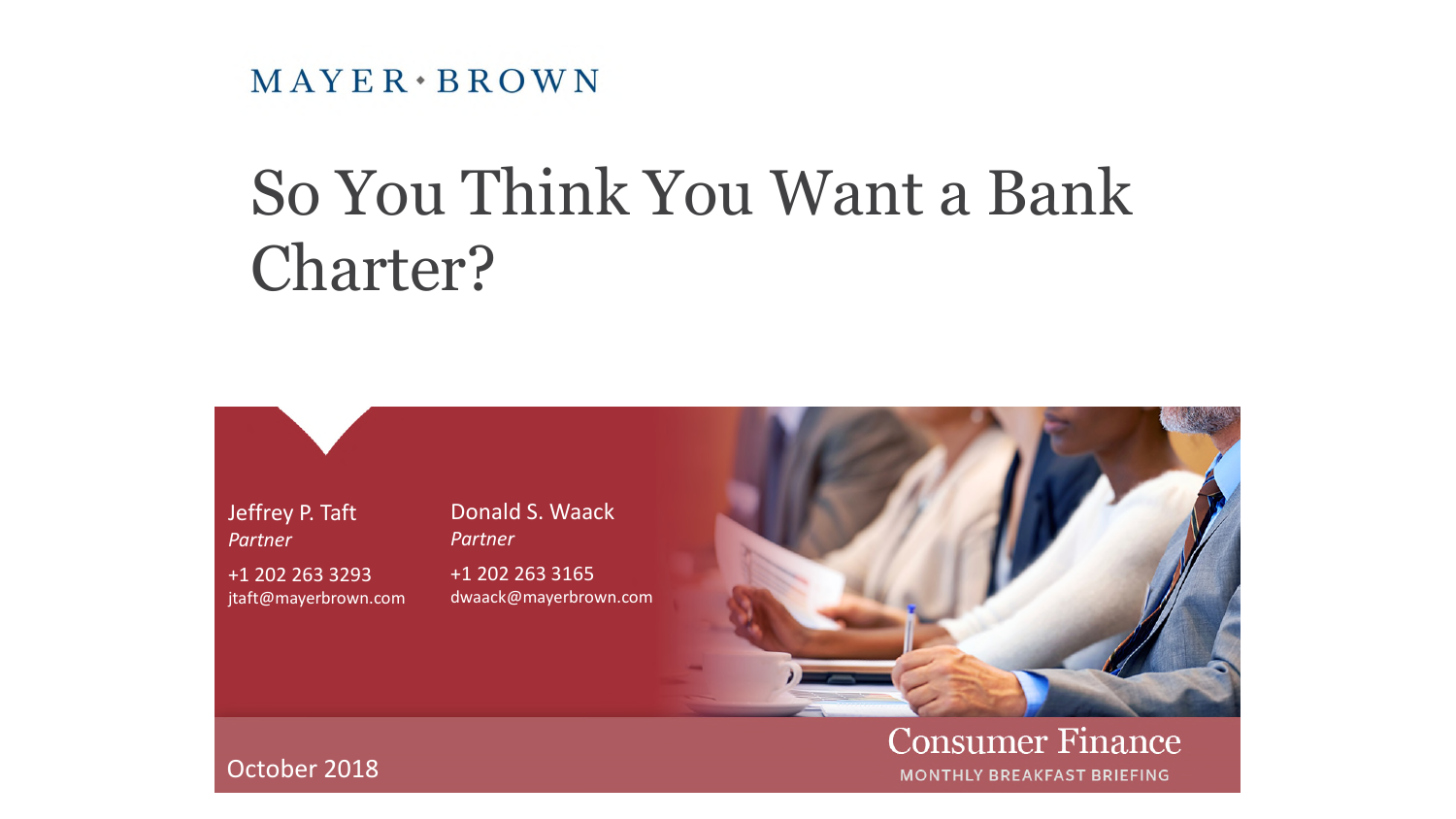# Overview of Today's Briefing



- Bank Charter Overview
- OCC's Special Purpose National Bank Charter
- Industrial Loan Companies
- Other Limited Purpose Banks and Full-Service Banks
- Bank Holding Company Regulation
- Overview of Application and Chartering Process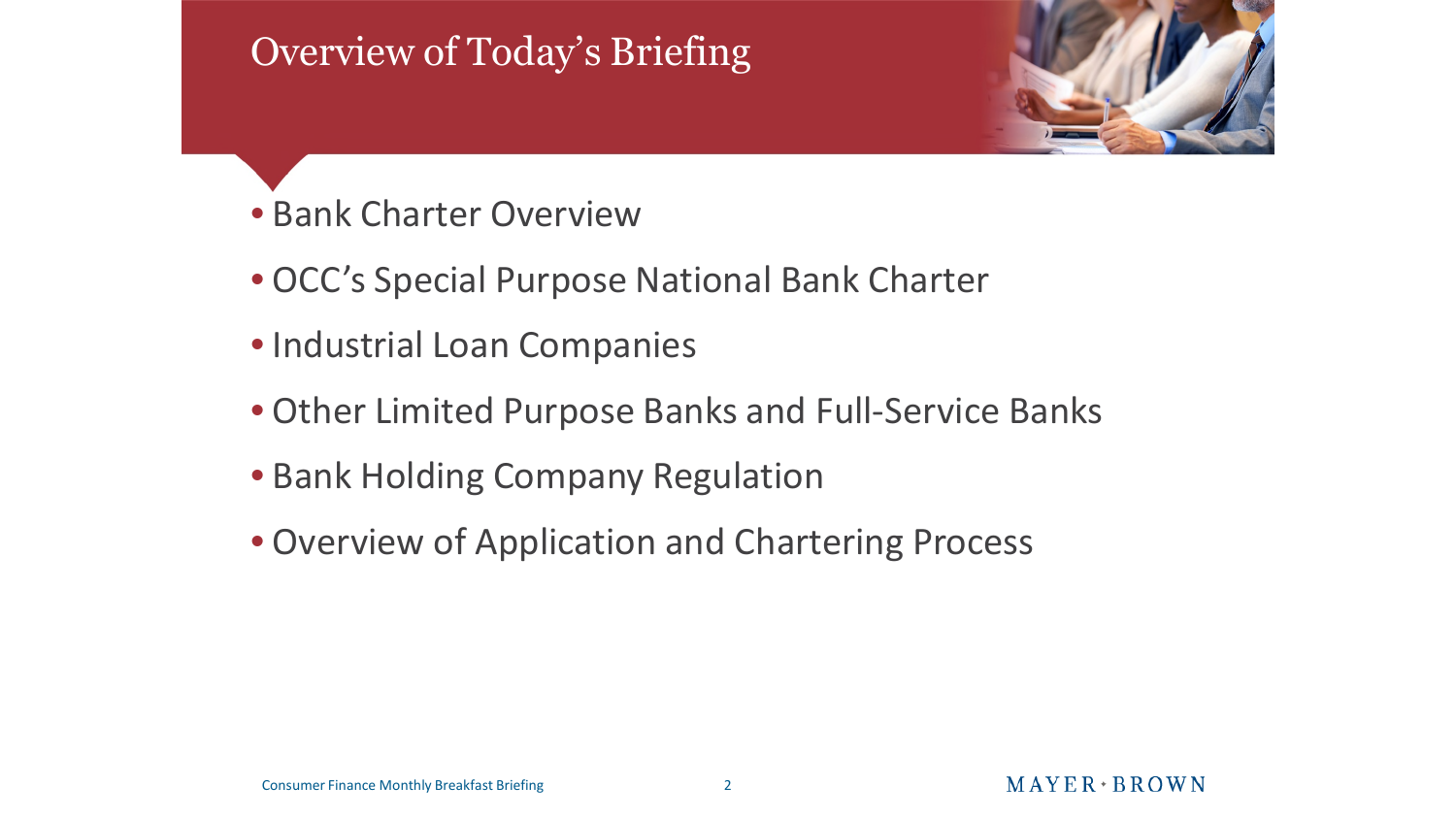#### Bank Charter Overview



- Dual banking system in the United States: federal and state chartered banks.
- Regardless of the charter, banking is a highly regulated business and banks are subject to examination and supervision by their regulators and prudential overregulation (e.g., safety and soundness).
- Within the federal and state banking charters, there are limited purpose and full-service charters.
- Today, we will discuss a few of the different chartering options.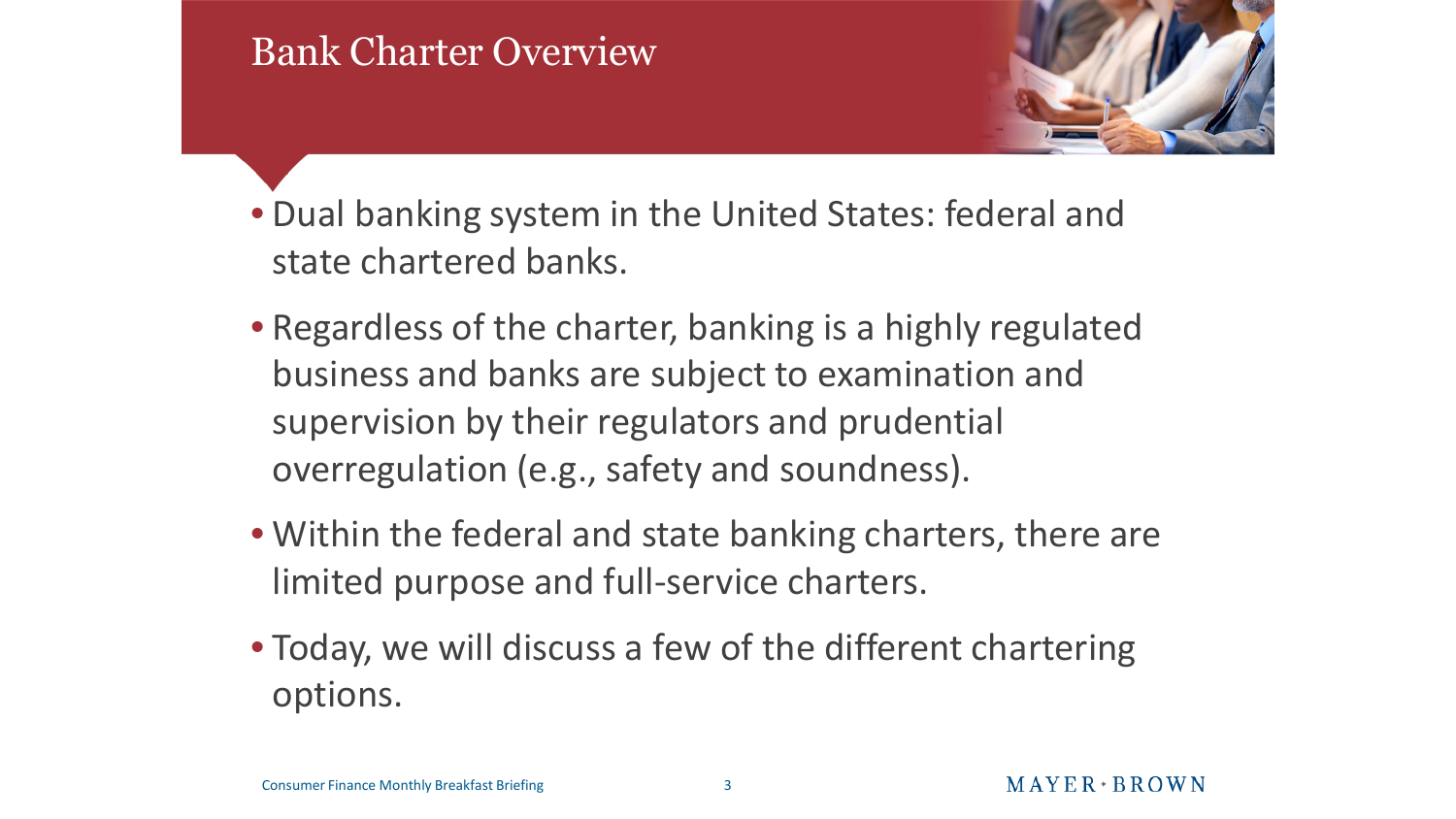# SPNB Charter: Background



- On July 31, 2018, the OCC announced that it would begin accepting applications for SPNB charters.
- Accompanying the announcement were a Policy Statement on Financial Technology Companies' Eligibility to Apply for National Bank Charters and a related supplement to the OCC's Licensing Manual.
- Potential applicants have been meeting with the Office of Innovation to discuss the charter and the OCC's expectations.
- OCC has publicly indicated that it does not expect any approvals until next year.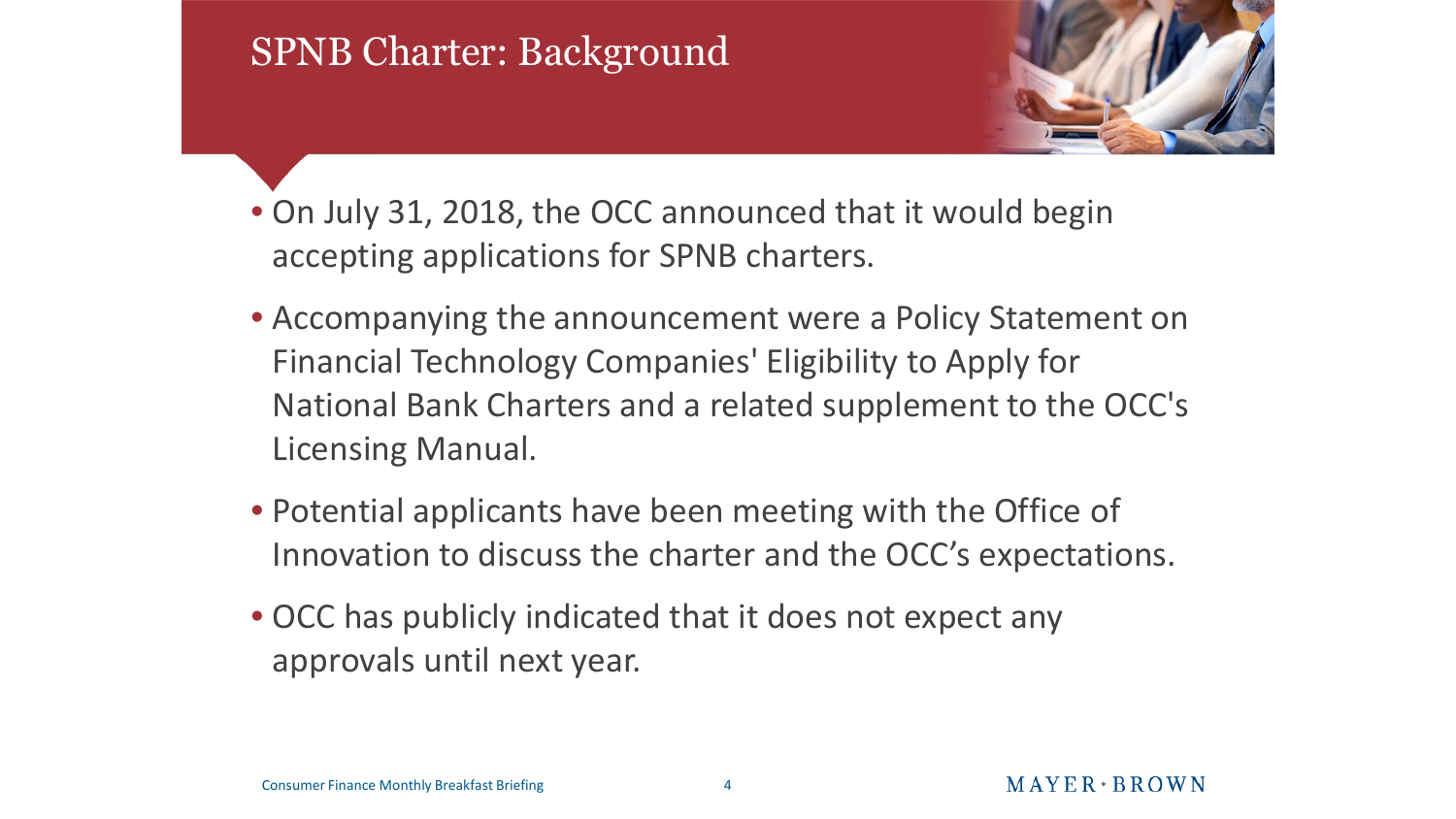# SPNB Charter: Litigation



- New York State Department of Financial Services (NYDFS) and the Conference of State Bank Supervisors (CSBS) filed lawsuits to block the OCC's ability to issue SPNB charters to fintech companies.
- These lawsuits were dismissed in December 2017 and April 2018 on the basis that the claims were not ripe as the OCC had not yet decided whether to accept applications or issue any charters.
- On September 14, 2018, the NYDFS filed a lawsuit (again) alleging the OCC does not have the legal authority to issue SPNB charters.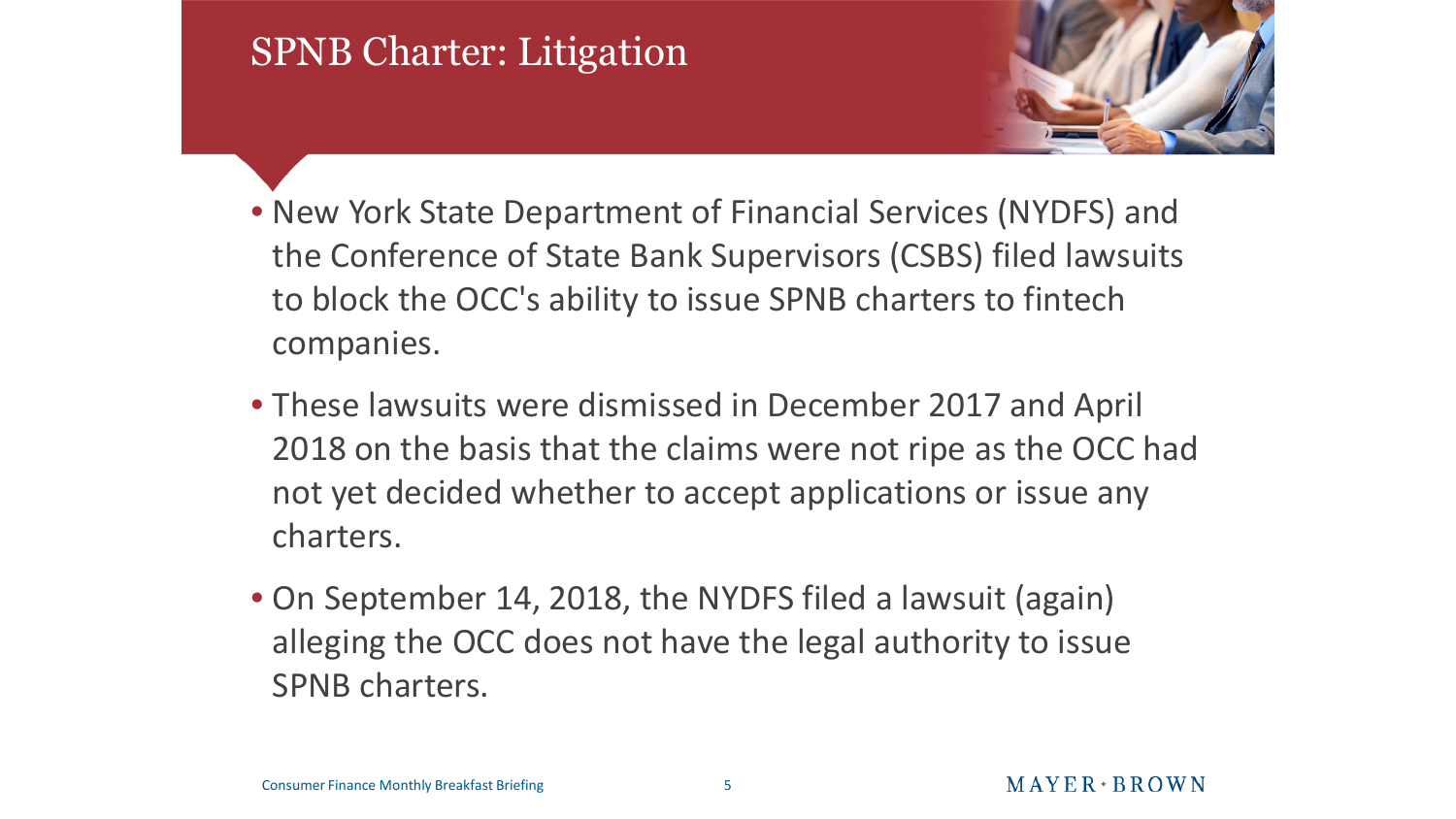# SPNB Charter: Authority and Activities



- The OCC has authority under the National Bank Act ("NBA") to charter national banks, which are legal entities that engage in one or more of the following activities:
	- receiving deposits;
	- paying checks;
	- lending money; or
	- providing fiduciary services.
- An SPNB must provide a subset of the three core banking functions and fiduciary services.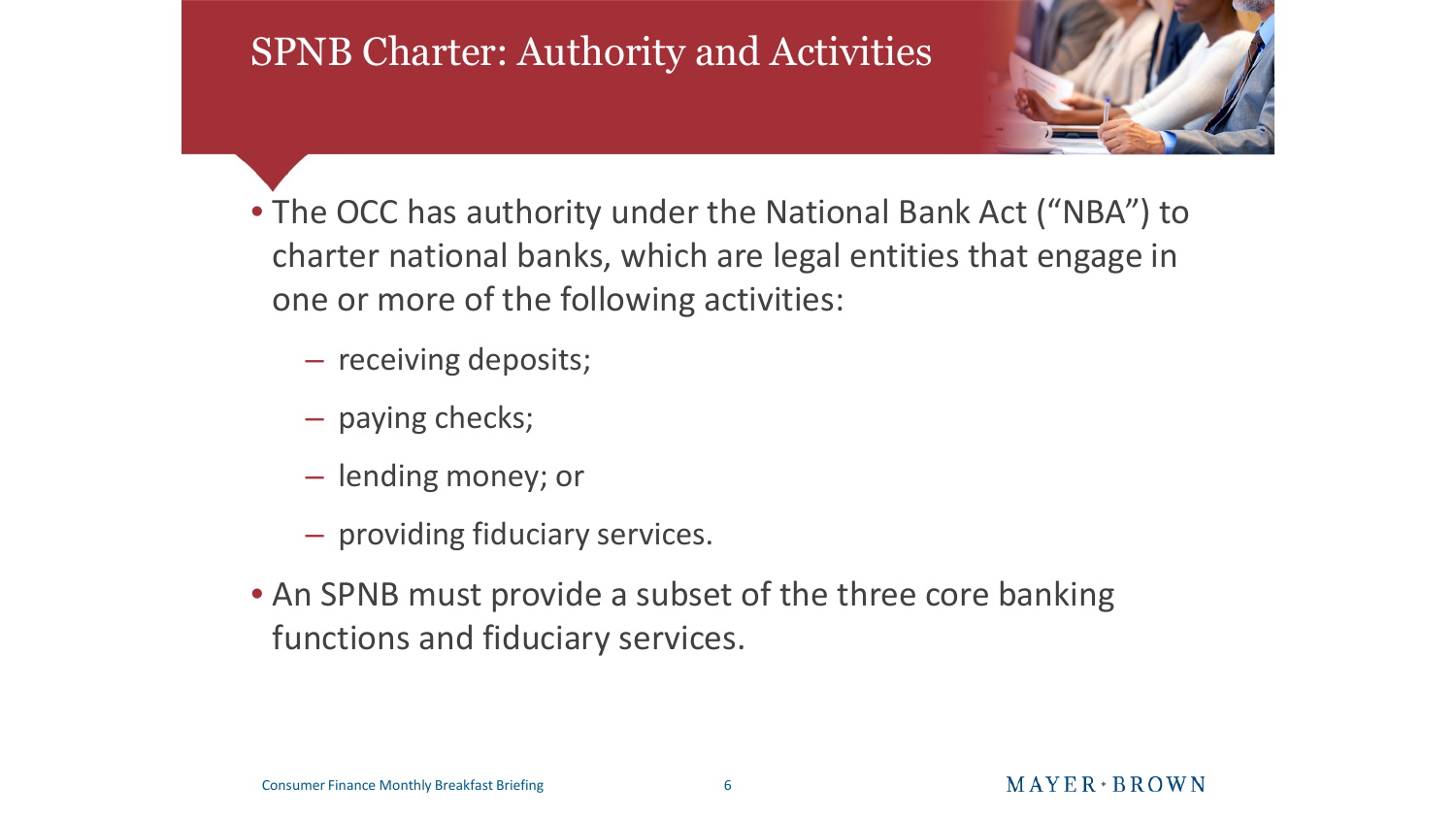#### SPNB Charter: Authority and Activities



- 12 U.S.C. § 85 permits a national bank to charge "interest" at the rate permitted by the laws of the state where the bank is located.
- "Interest" encompasses all charges that compensate the creditor for the extension of credit or the borrower's default.
	- Periodic finance charges
	- Late fees
	- Membership fees or annual fees
	- Overlimit fees
	- NSF fees
	- Prepayment fees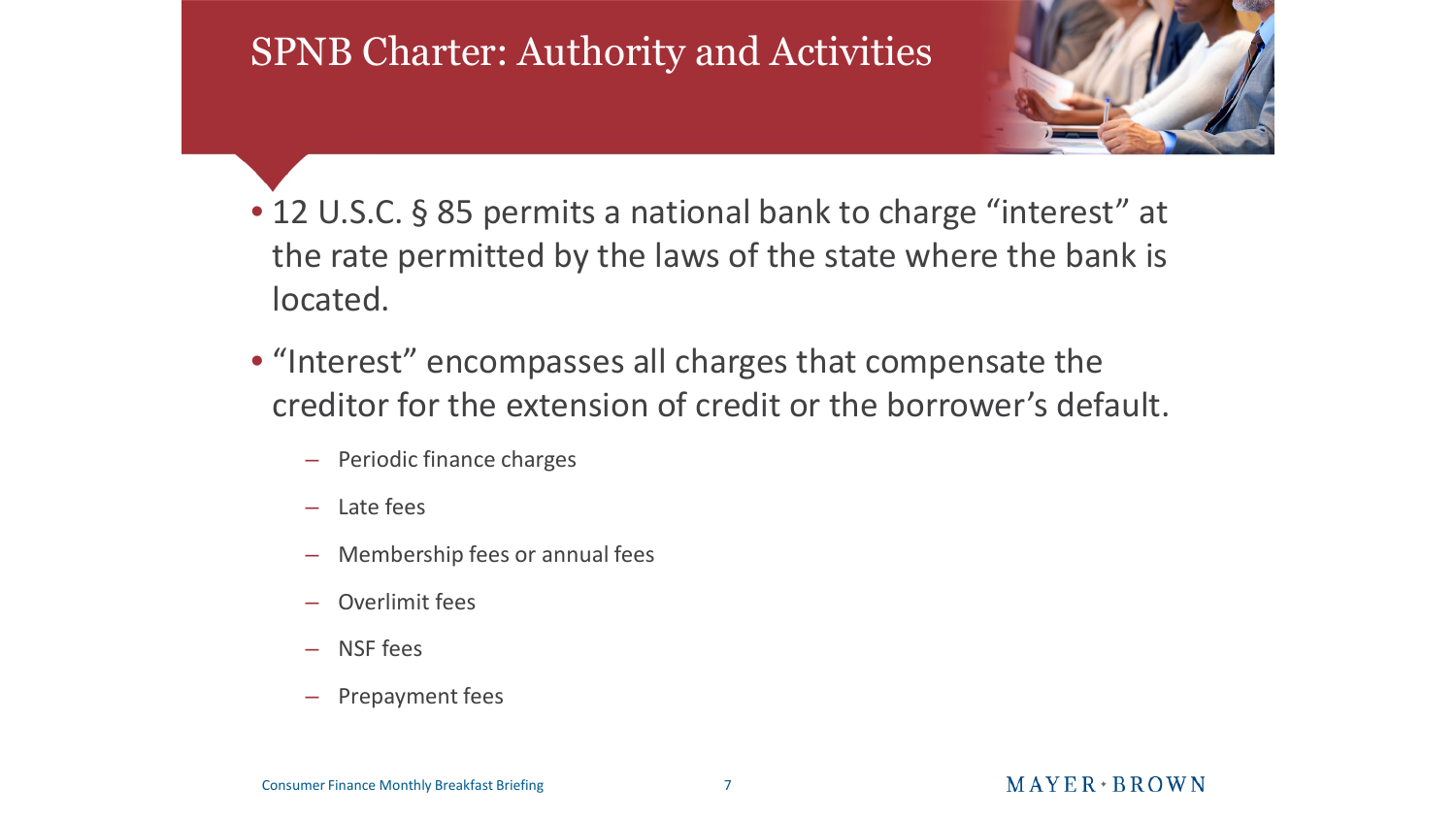#### SPNB Charter: Authority and Activities



- The NBA and its implementing regulations generally provide national banks with the authority to conduct their activities without regard to certain state laws. SPNBs would benefit from the same preemption.
- Examples of preempted state laws:
	- Licensing laws, which can relieve some consumer lenders from obtaining one or more licenses in all 50 states.
	- Usury laws, permitting SPNBs to follow the restrictions on interest rates and certain loan-related fees under the laws of the state where the bank is located, even when making loans to borrowers located in other states.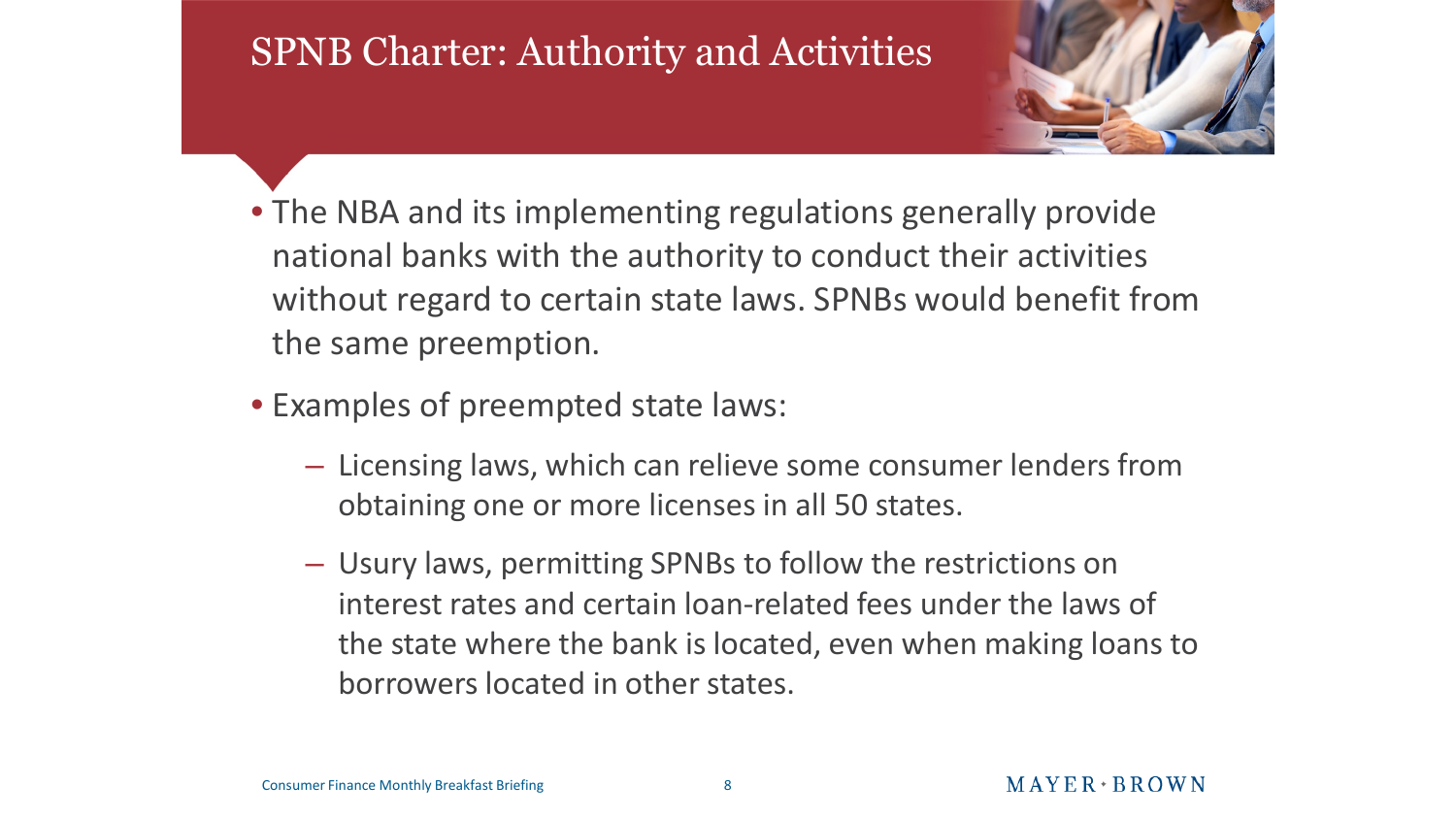SPNB Charter: Regulatory Expectations, Capital, Liquidity and Contingency Planning

- The OCC had indicated that that companies receiving the SPNB charter will be subject to the same high safety and soundness standards that all federally chartered banks must meet.
- The OCC will tailor these standards to reflect the SPNB's size, complexity and risk profile, but the SPNB charter is not a "regulatory-lite" option.
- Companies seeking an SPNB charter will propose, for OCC approval, capital levels appropriate for their activities.
- The OCC will establish tailored liquidity requirements for SPNB charters but expects companies to develop a contingency plan to address significant financial stress that could threaten the viability of the institution.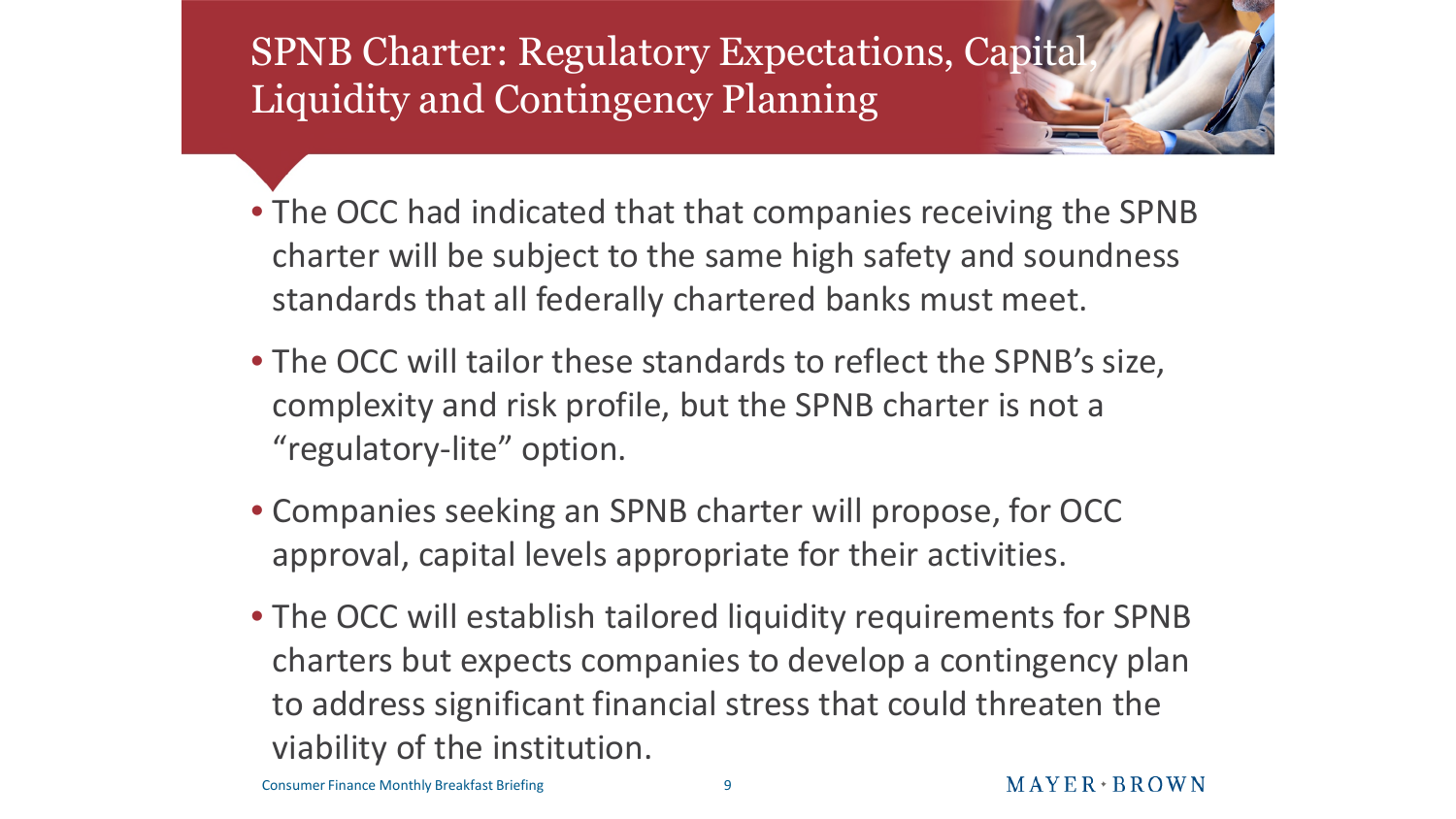#### SPNB Charter: Role of Other Regulators



- CFPB has supervisory authority over large *insured* depository institutions (i.e., those with assets of more than \$10 billion).
- National banks are generally required to be members of the Federal Reserve System (e.g., purchase the stock issued by its relevant Federal Reserve Bank in amount equal to six percent of its combined capital and surplus).
- Full-service national banks are controlled by holding companies that are regulated by the Board as bank holding companies ("BHCs" ).
- Unless it accepts deposits, an SPNB would not require deposit insurance from FDIC.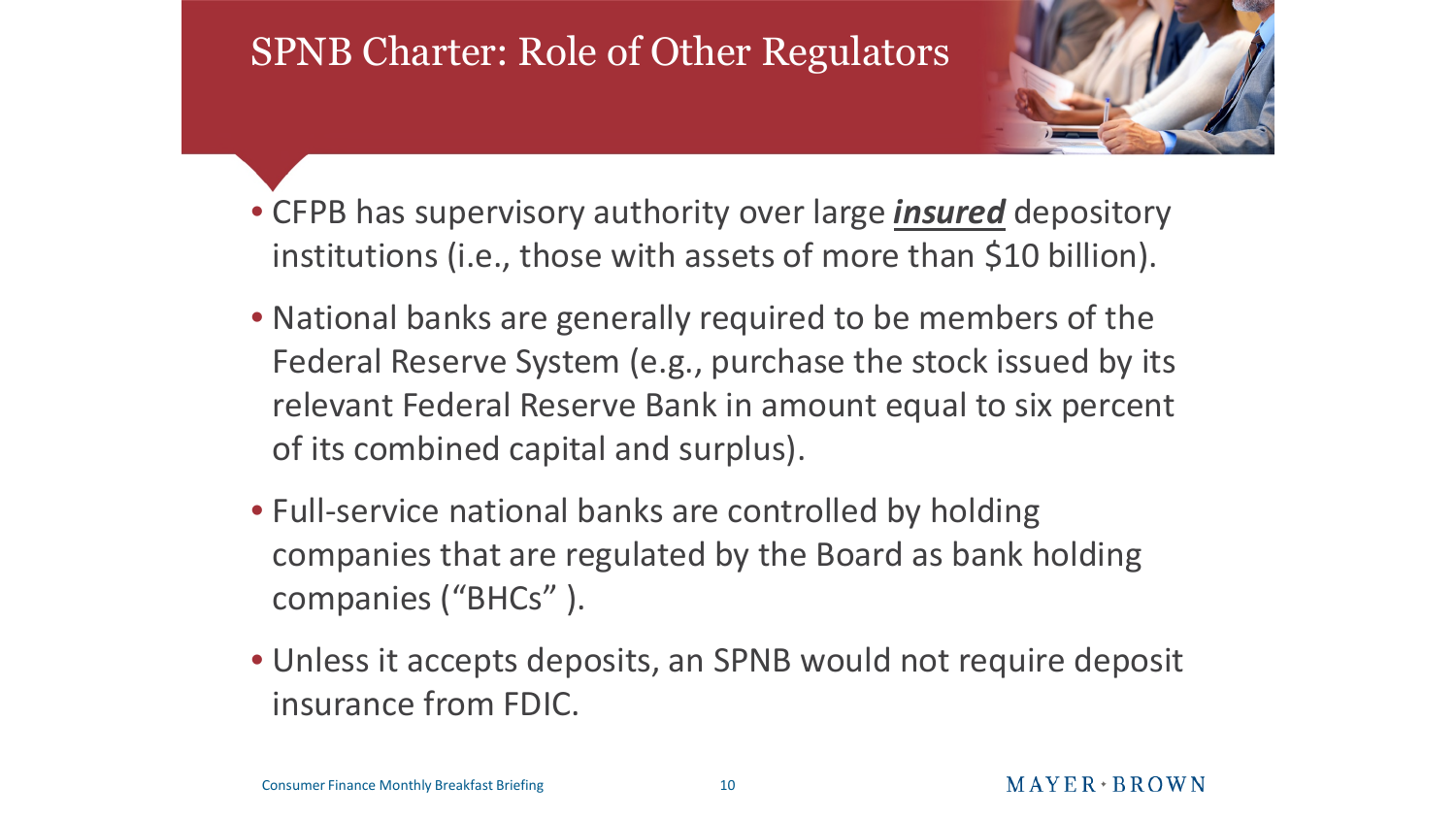#### Financial Inclusion



- The NBA charges the OCC with ensuring that national banks treat customers fairly and provide fair access to financial services.
	- A company operating under an SPNB charter would not be subject to the Community Reinvestment Act ("CRA") but would need to have a plan for financial inclusion.
	- The OCC applies the principles of fair access and treatment that generally apply to national banks, including uninsured depository institution not subject to CRA.
- The OCC will expect applicants to detail in its business plan its commitment to financial inclusion.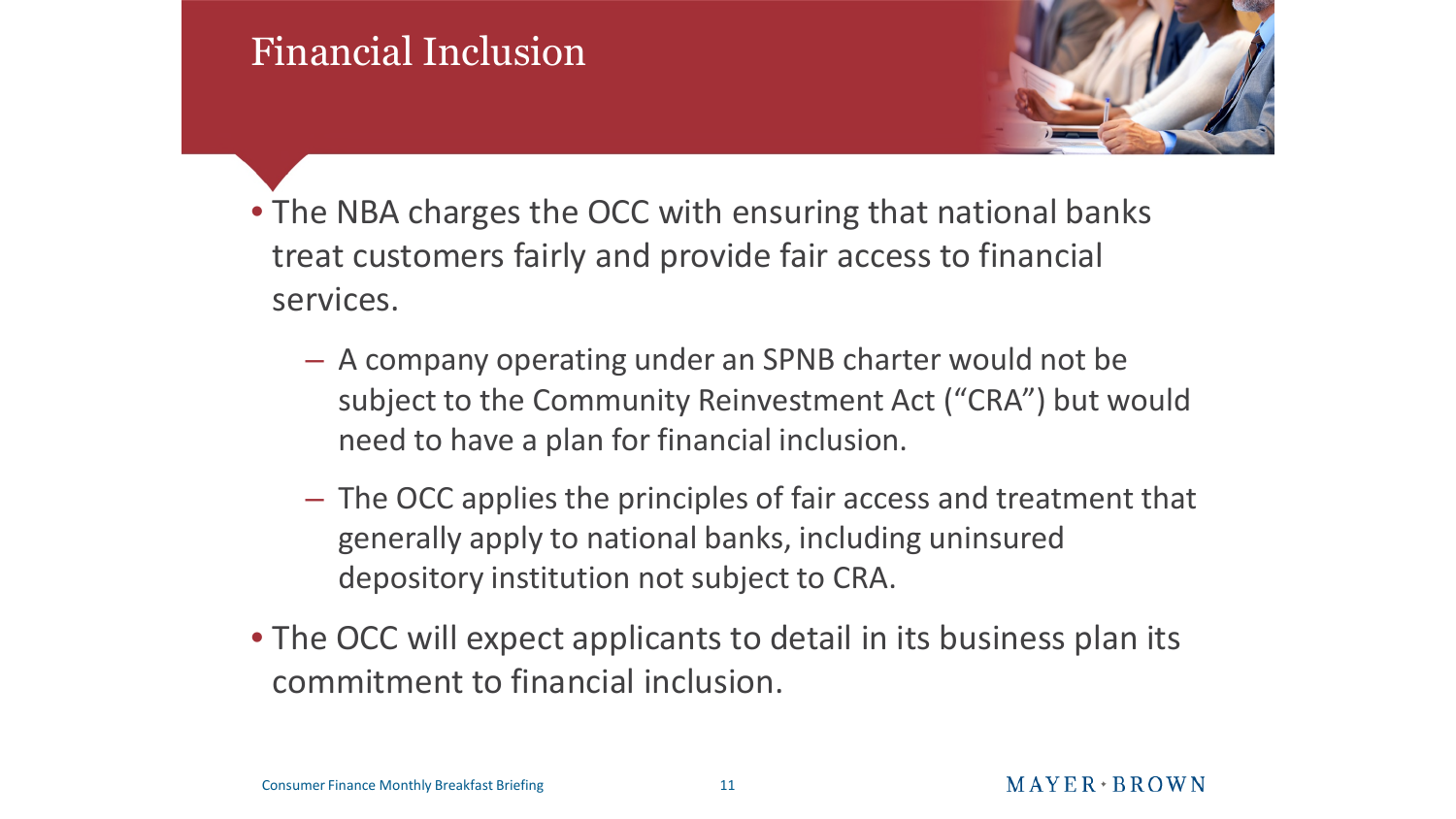

- Access to the payment system
- Access to the Federal Reserve Board's discount window
- Federal home loan bank membership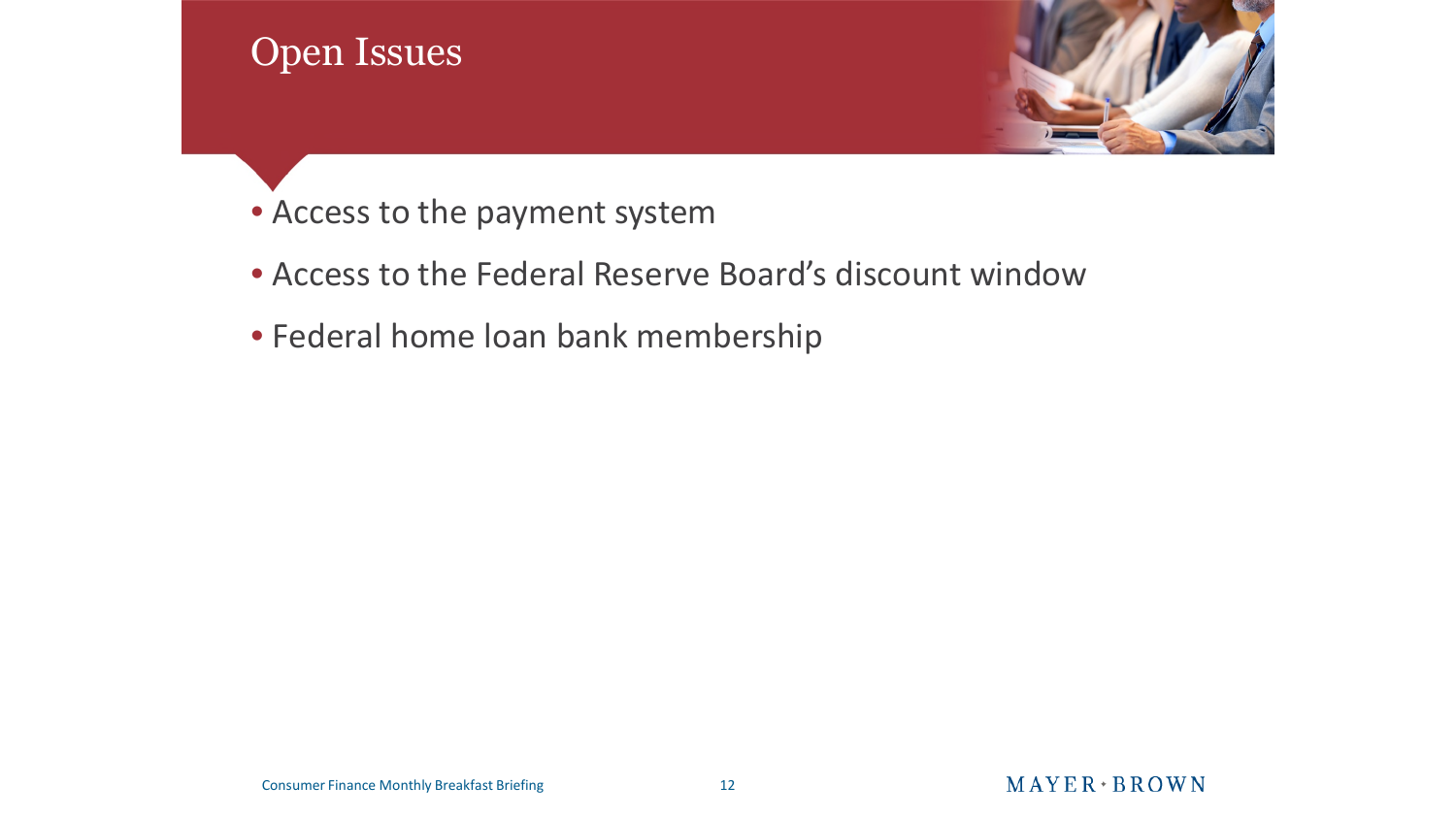#### Industrial Loan Companies



- What is an Industrial loan company ("ILC")
	- State corporation with banking powers
	- Chartered under state law
	- Primarily located in Nevada or Utah
		- Utah has longer history and more entities
		- Nevada offers state thrift charter which is similar
	- Has FDIC insurance and accepts certain types of deposits (i.e., time deposits)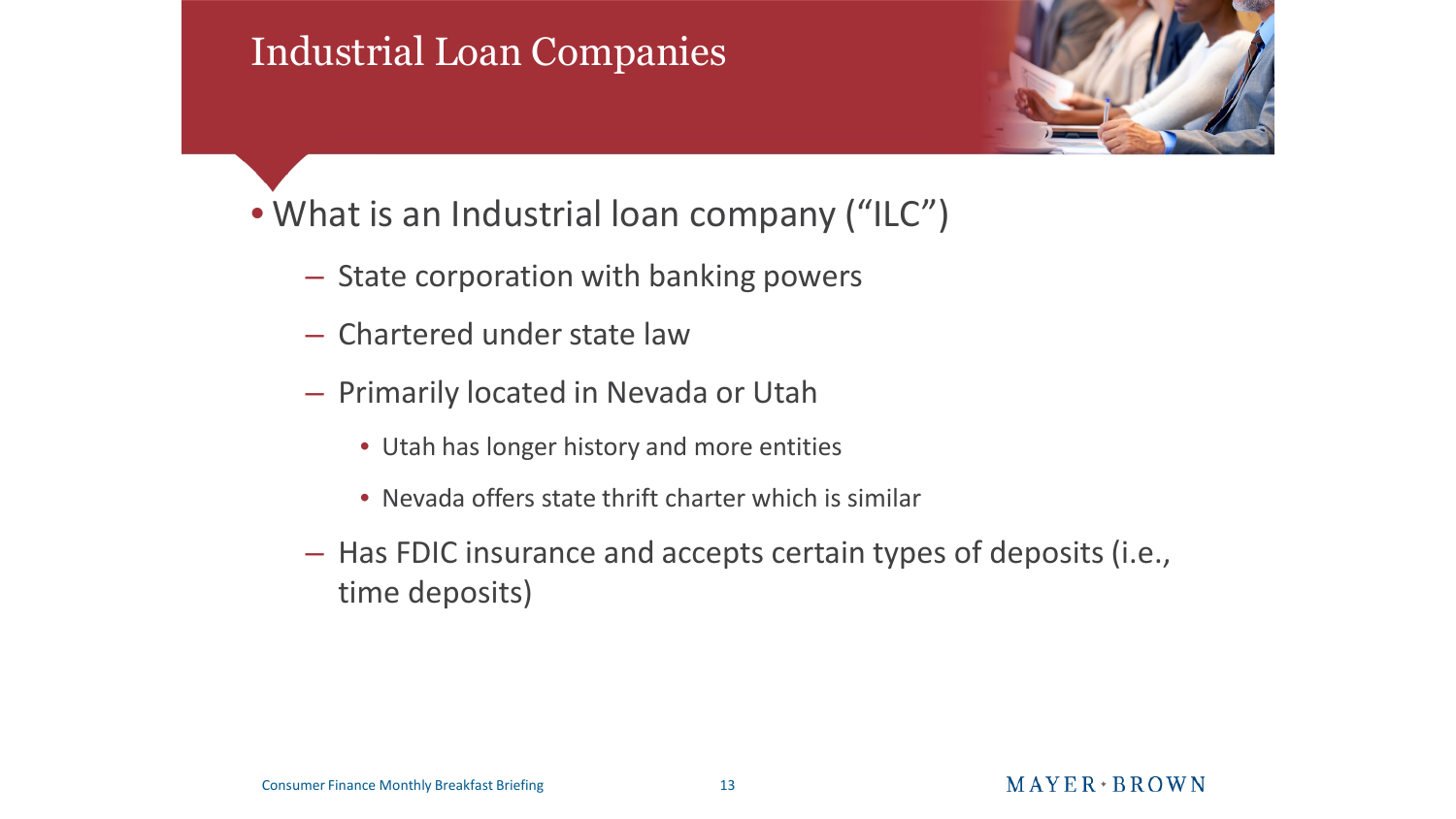#### Industrial Loan Companies – Permissible Activit

- Full range of loans products
	- Consumer or commercial
	- Unsecured or secured
	- Revolving or closed-end
- Deposit products (excluding demand deposits)
	- Certificates of deposits
	- Brokered certificates of deposits
- Structured finance activities (securitization)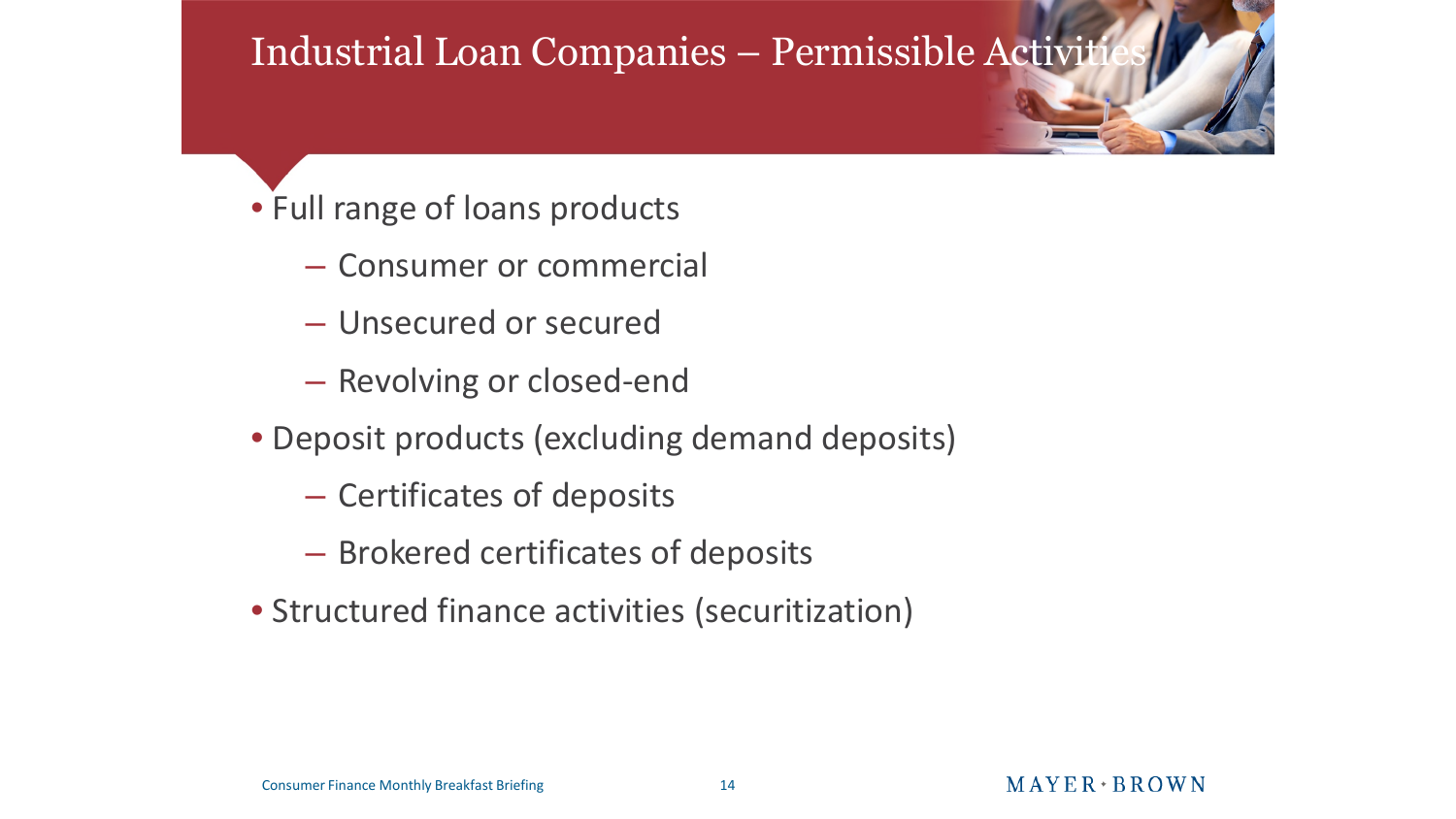#### Industrial Loan Companies - Benefits



- Exportation of rates and fees for direct loans
	- Nationwide lending program
	- Uniform interest rates and fees
	- Utah and Nevada rates and fees are largely deregulated
	- More potential borrowers due to risk-based pricing
- Generally no state licenses for lending needed by ILC
	- No federal preemption
	- States generally exclude insured depository institutions
- Parent not bank holding company, so no FRB supervision of parent or consolidated capital requirements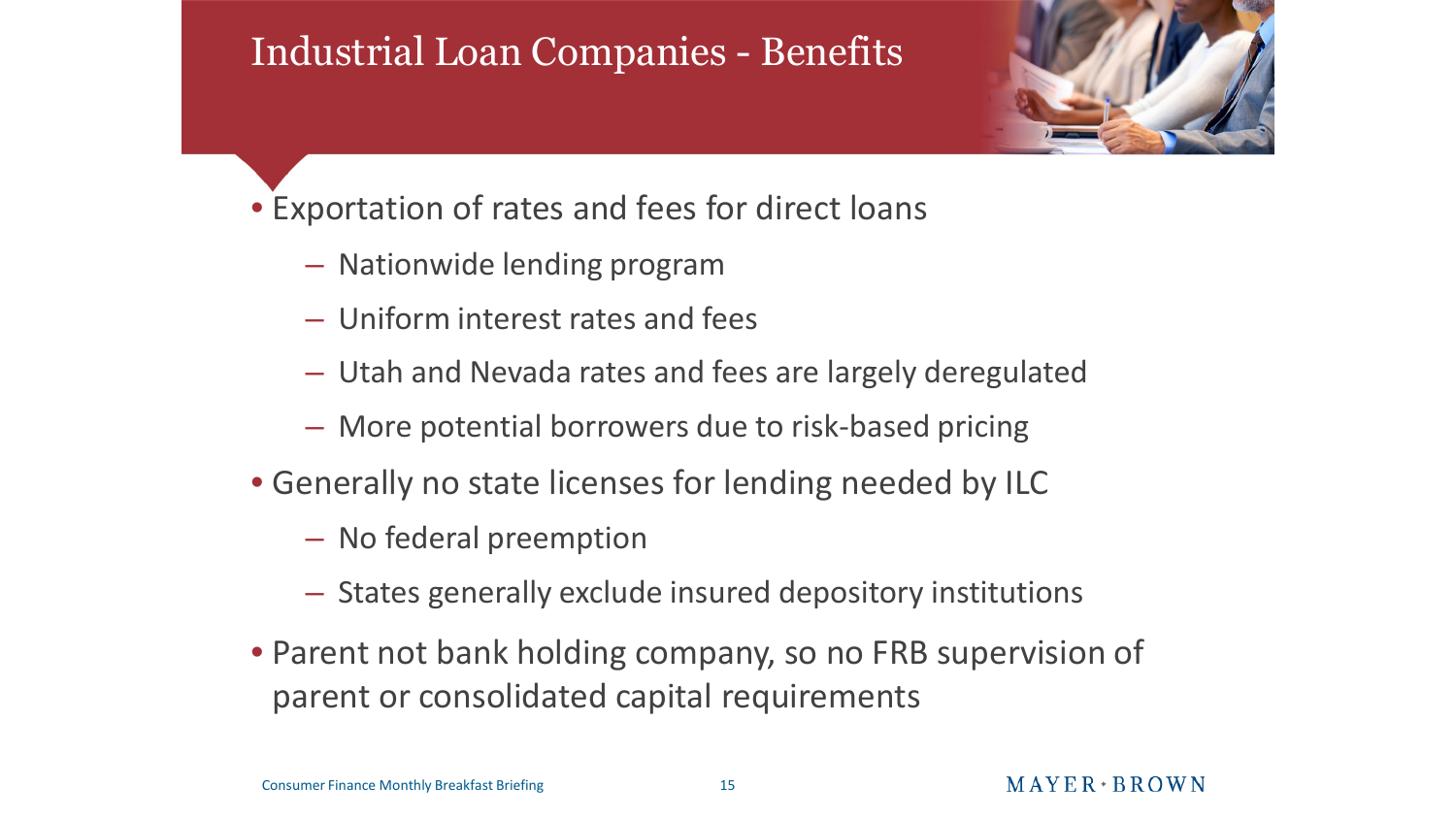#### Industrial Loan Companies - Burdens



- Capital and liquidity requirements
- Deposit insurance premiums
- Community Reinvestment Act (CRA)
- Examination
- Compliance
- Volcker Rule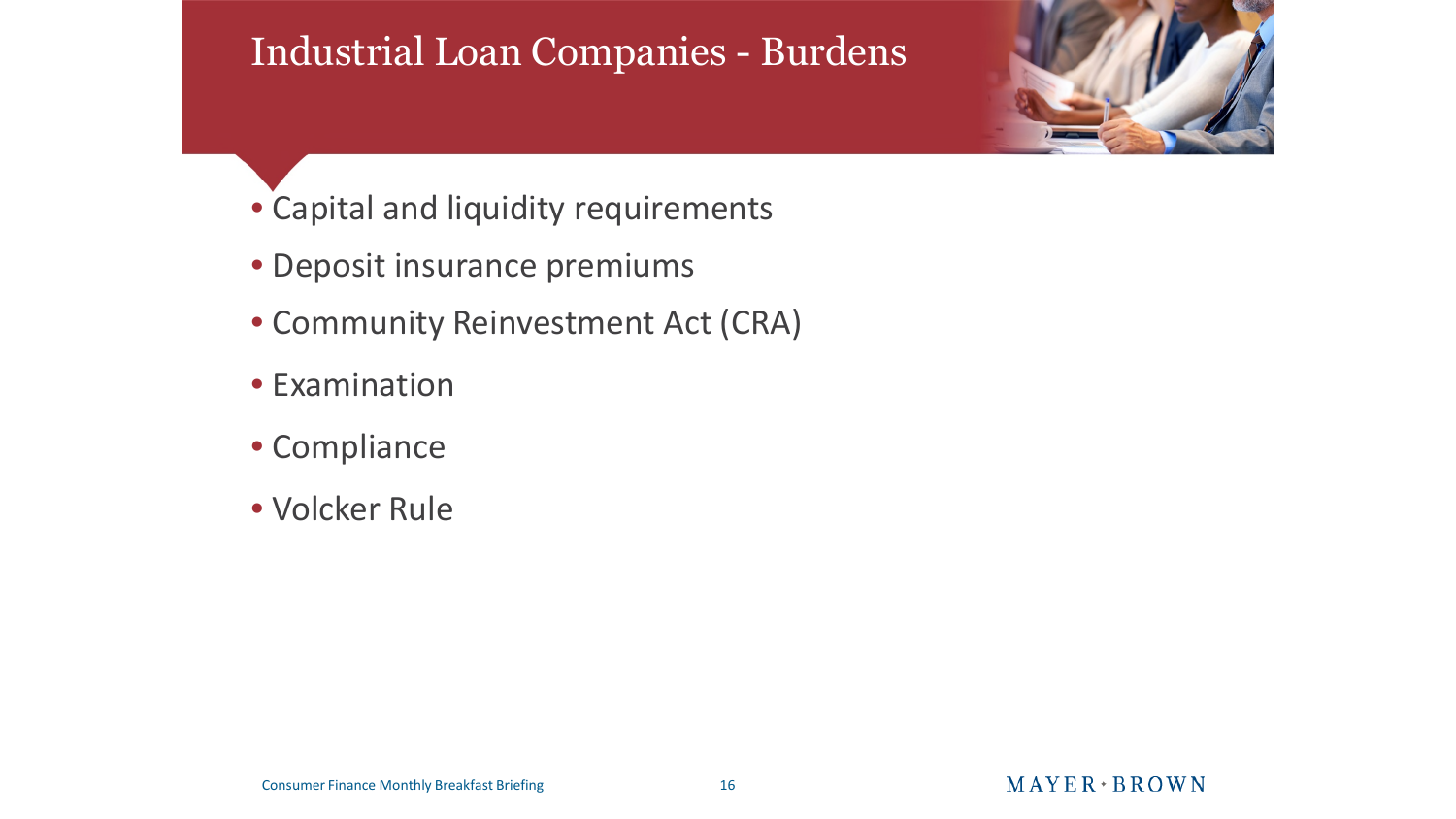#### Industrial Loan Companies - Burdens



- Regulatory environment has been difficult
	- Various legislative and regulatory moratorium over the past 15 years have limited new charters and the transfer of existing charters.
	- No recent applications for deposit insurance have been granted by the FDIC in connection with ILC charters.
	- Three recent applicants have withdrawn their applications with stated intention of refiling at a later date.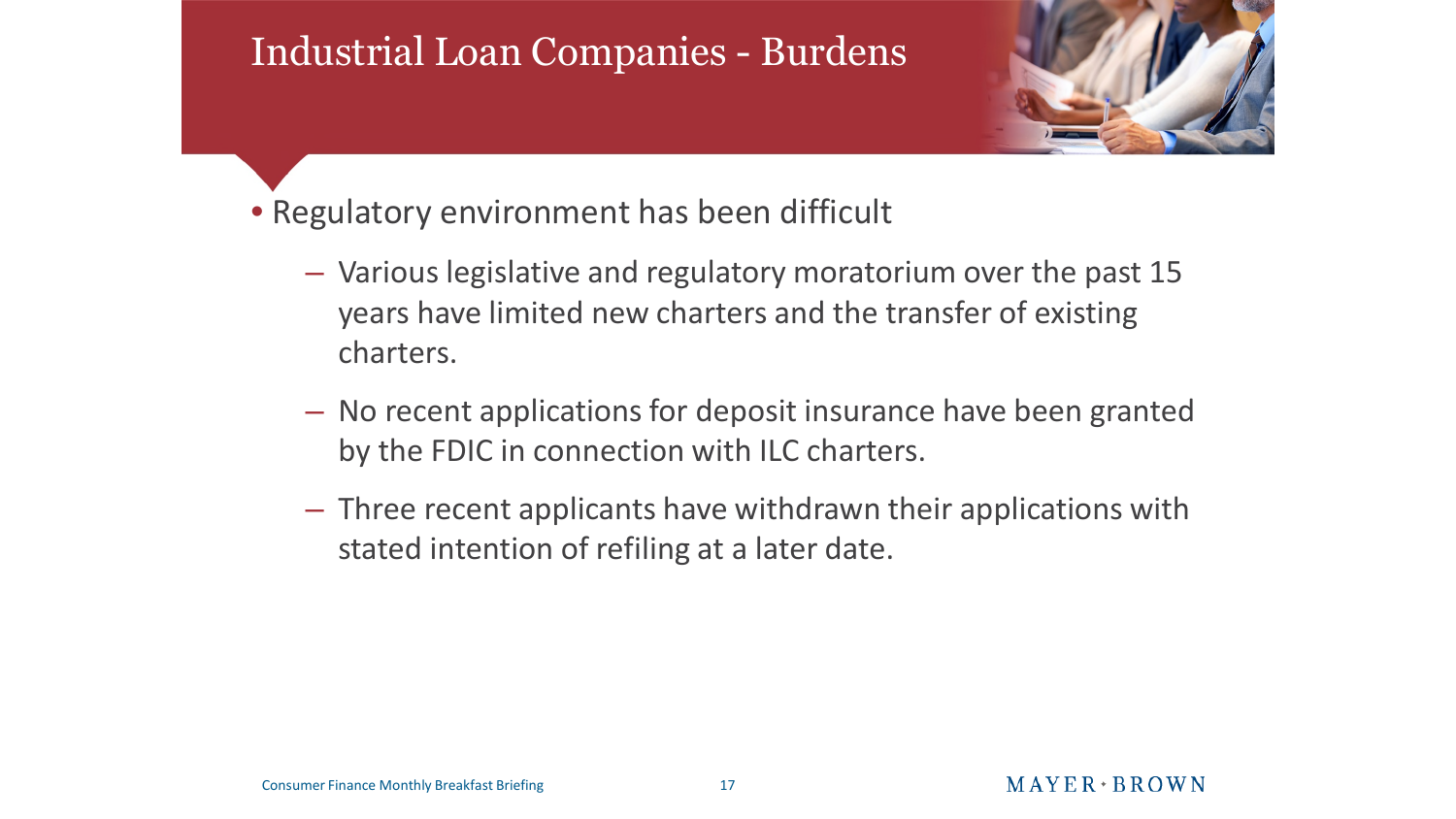#### Other Limited and Full-Service Bank Charters

#### • Credit Card Banks

- State and federal charters are available
- Limit on type of lending and deposit-taking activities
- Trust Companies
	- State and federal charters are available
	- Primarily limited to fiduciary activities
- FDIC-Insured National Banks and State-Chartered Banks
	- Full range of lending and deposit-taking activities
	- Parent regulated as a bank holding company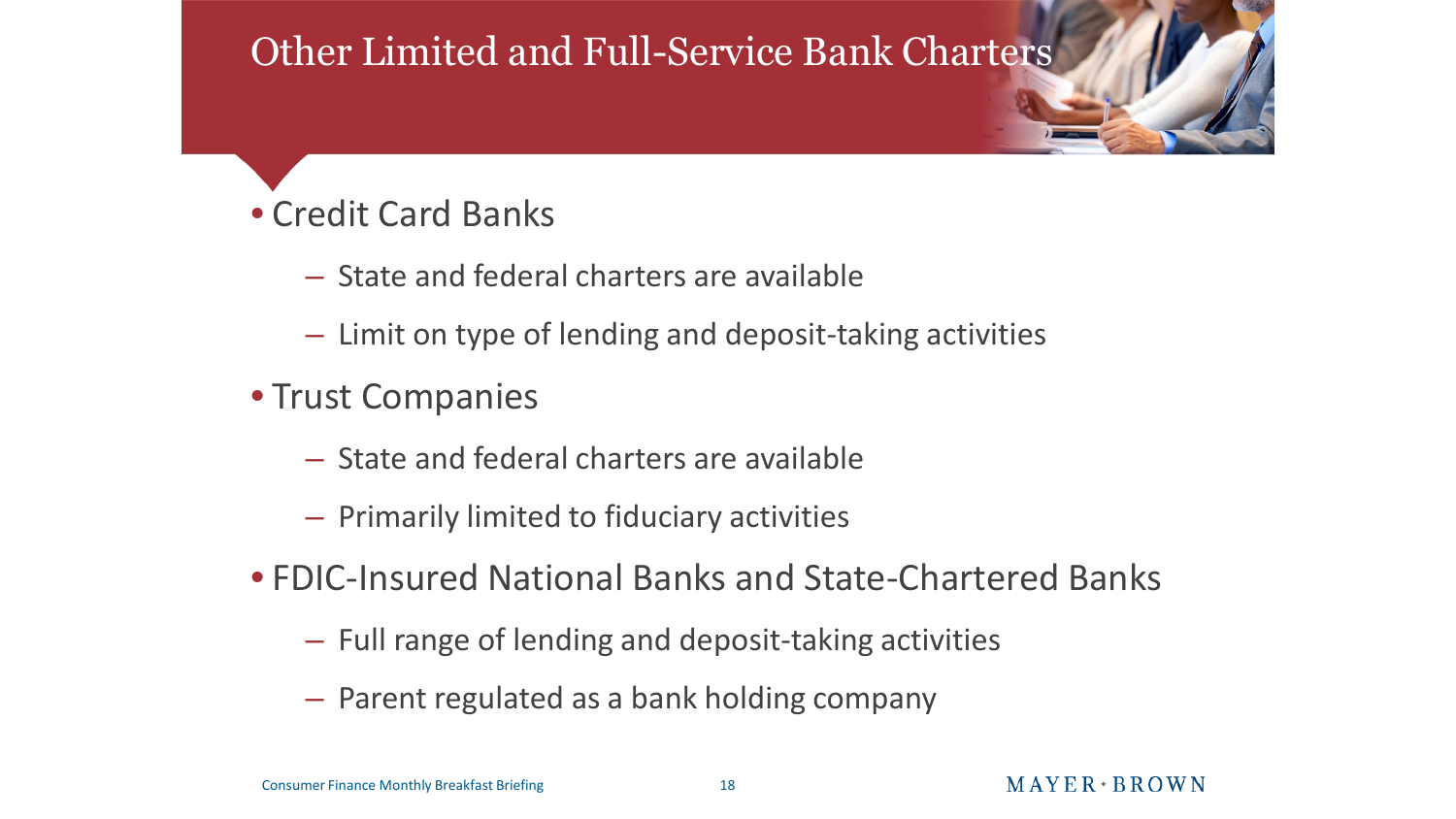

- What makes alternative charters so attractive for some organizations if the chartered entity (SPNB, ILC, etc.) is subject to "bank-like" regulation?
- Alternative charters generally avoid exposing the rest of the corporate group—i.e., holding company and nonbank affiliates—to the same degree of regulation as would result from a full service bank charter.
- Focus today will be the Bank Holding Company Act of 1956 (i.e., organizations with a national or state "bank" subsidiary), but similar regulatory impact for organizations with a "savings association" or "thrift" subsidiary.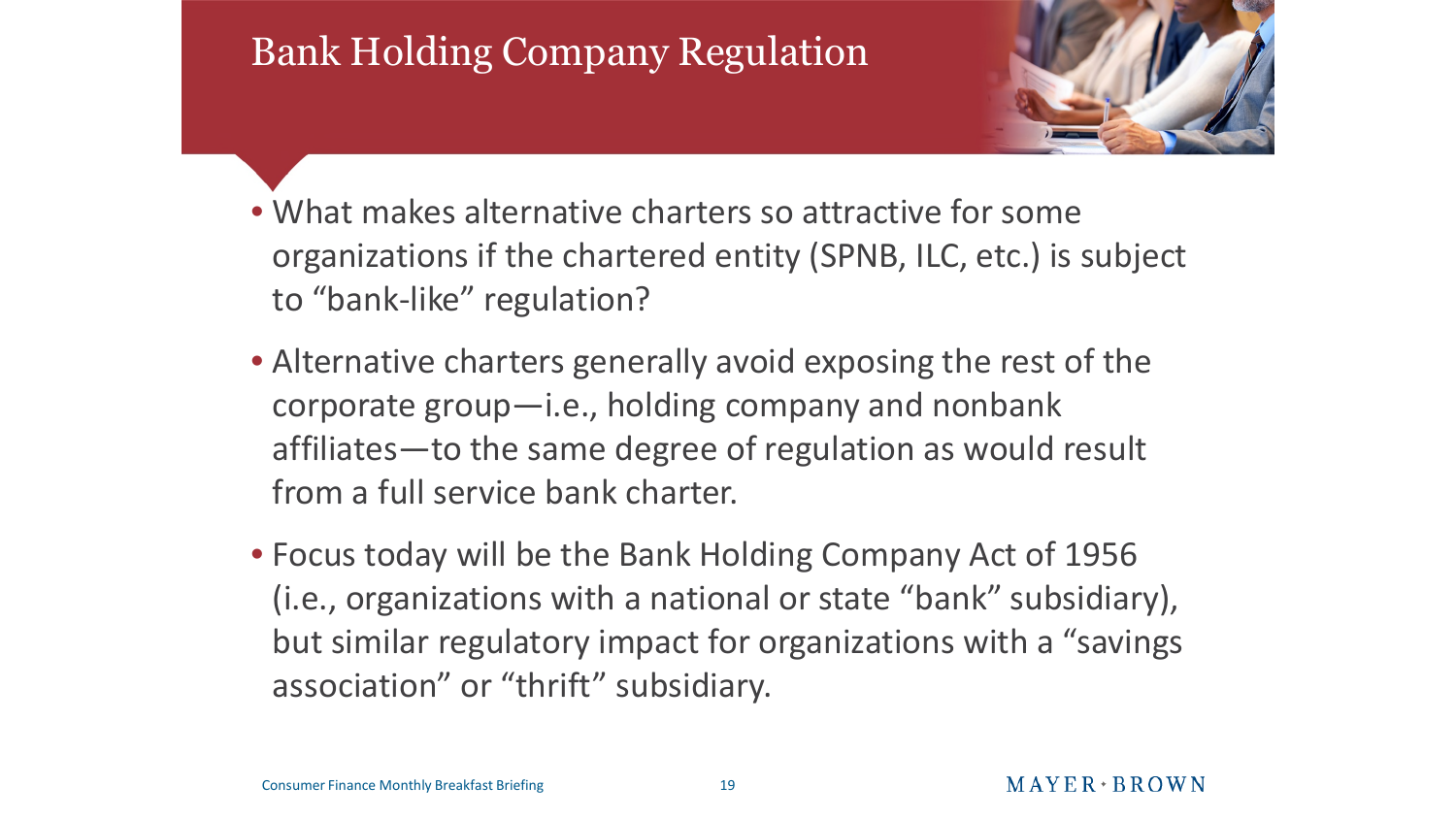

- What is a bank holding company?
	- Any company that directly or indirectly (i.e., through a subsidiary) "controls" a bank.
	- Bank holding company status attaches equally to an acquirer of an existing bank or a company that forms a *de novo* bank subsidiary.
	- Only applies to "companies" (i.e., not individuals), but company defined broadly to include virtually any form of legal entity; in some cases a legal entity is not required (e.g., "association" of natural persons).
	- Becoming a bank holding company requires application to and prior approval of Federal Reserve.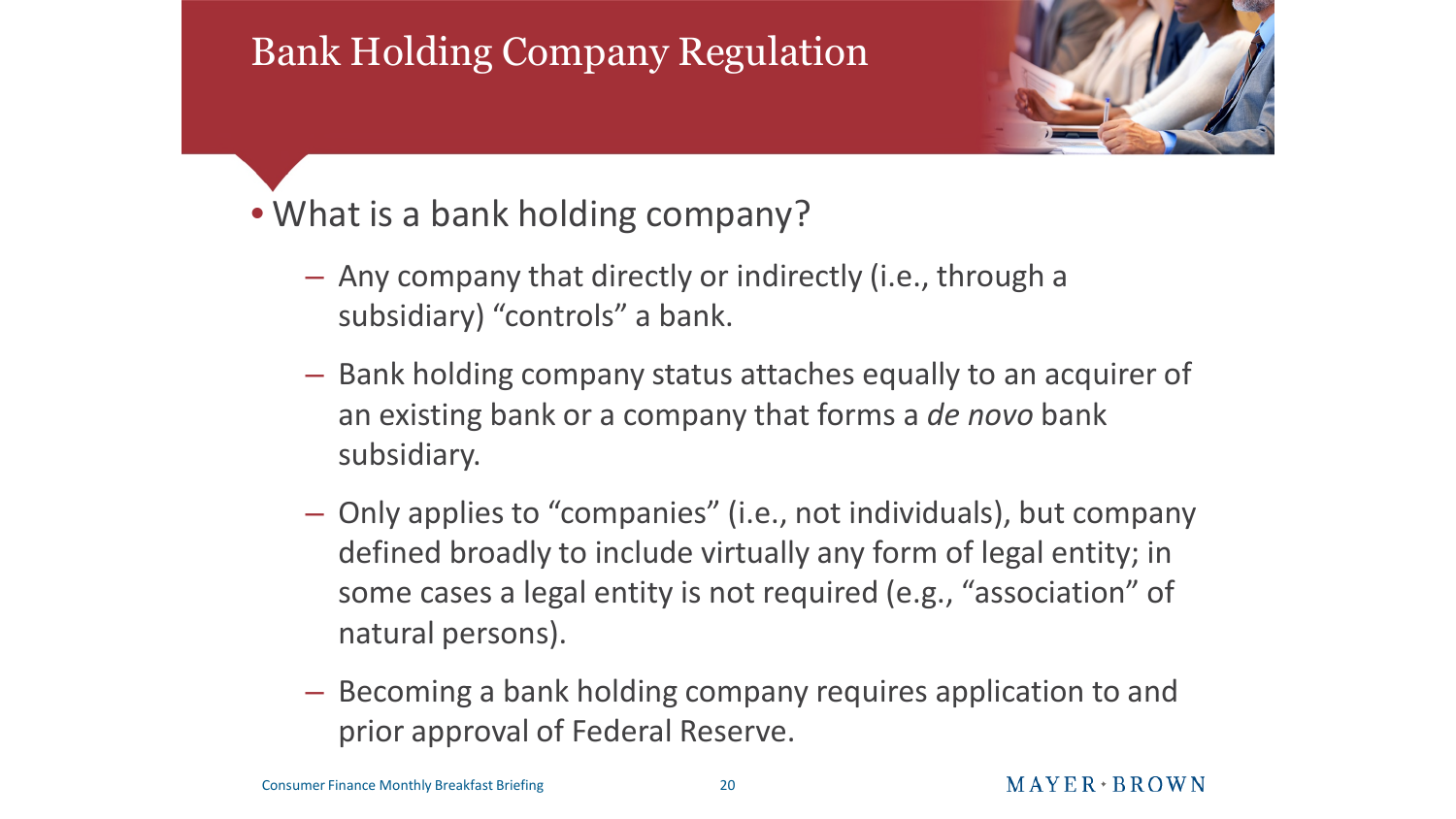

- BHCA definition of control, which determines entities subject to the Act, is expansive
	- Own, control, or power to vote 25% or more of any "class" of "voting securities" of a company
	- Control in any manner over the election of a majority of the directors, trustees, general partners (or similar) of a company
	- Exercise a "controlling influence" over the management or policies of a company; fact-specific analysis based on extensive Fed guidance
		- Own or control 25% or more of total equity (up to 33.3% in some cases)
		- Factors include ownership of securities, representation on board, director/management interlocks, veto/consent rights, material business relationships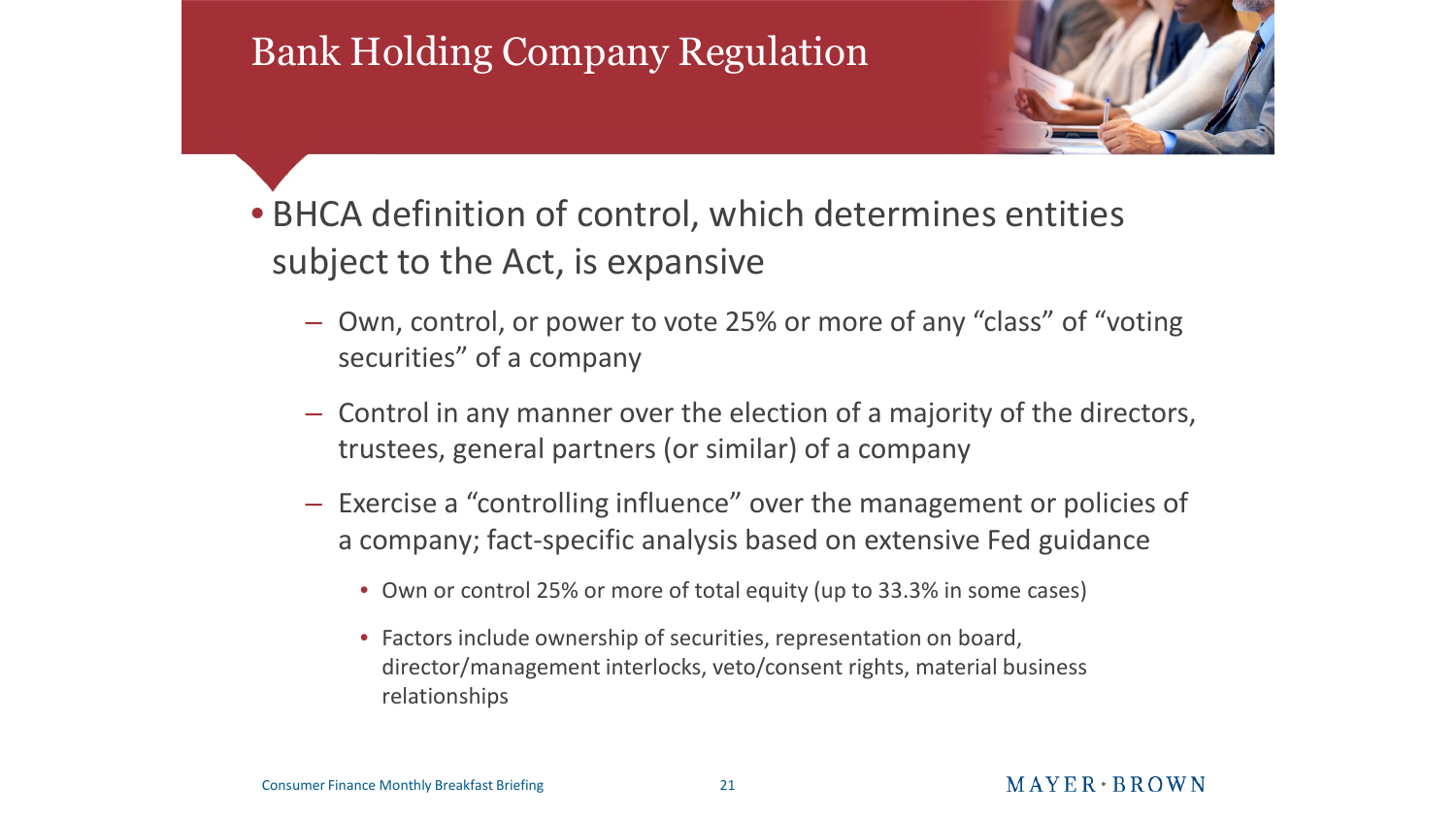

#### • Representative BHCA "control group"



\* Entities subject to nonbanking activities restrictions of the BHCA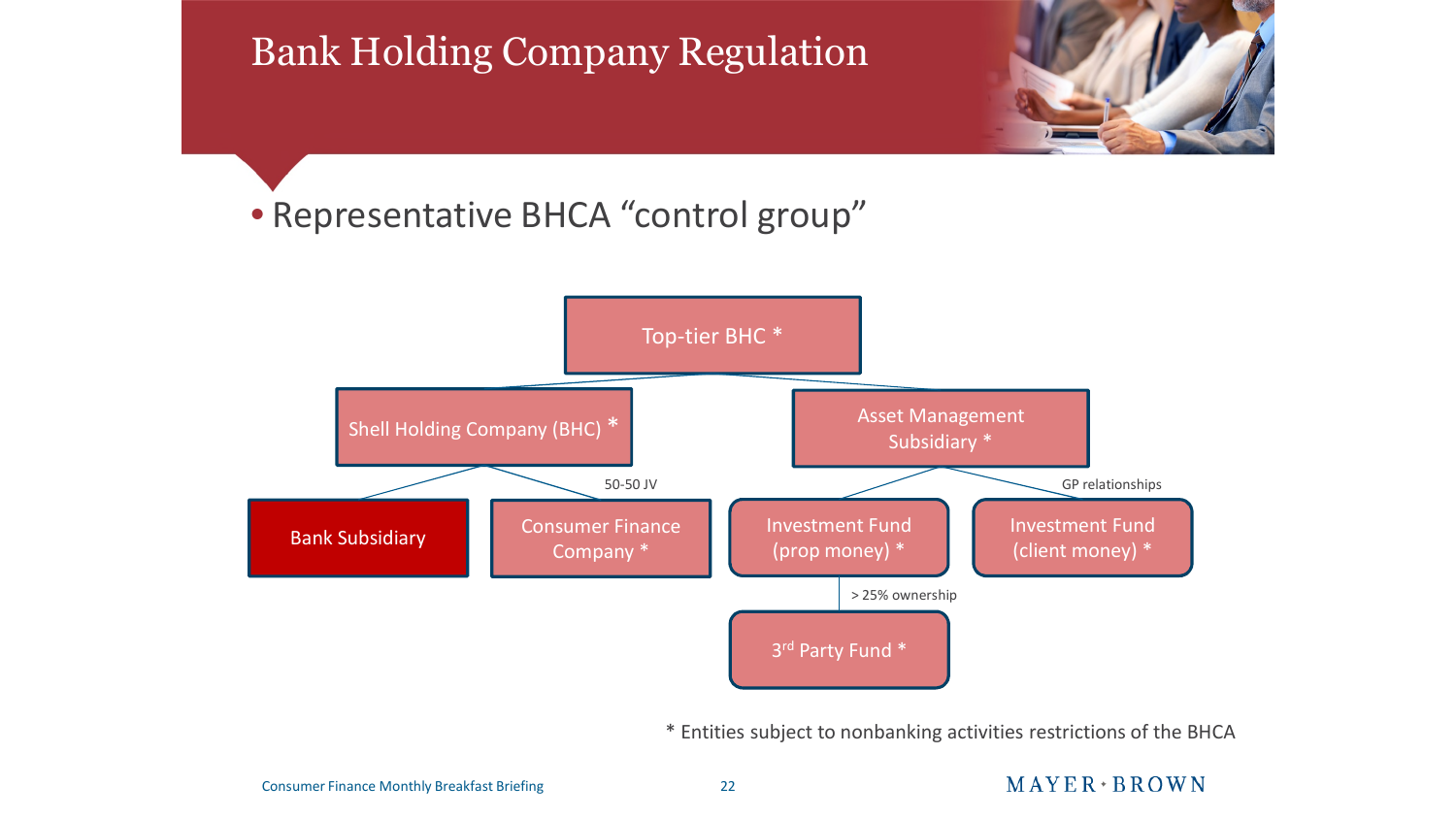

- Impact of the BHCA Activities Restrictions
- Under Section 4 of the BHCA, the BHC and all nonbank subsidiaries are prohibited from engaging in or acquiring shares of a company engaged in any activity other than banking, except pursuant to a specific exemption.
	- $-$  4(c)(6) Up to 5% voting/24.9% non-voting in any company (otherwise passive)
	- $-4(c)(7)$  Investments in funds that only make sub-5% investments in portfolio companies
	- $-$  4(c)(4) Fiduciary holdings on behalf of clients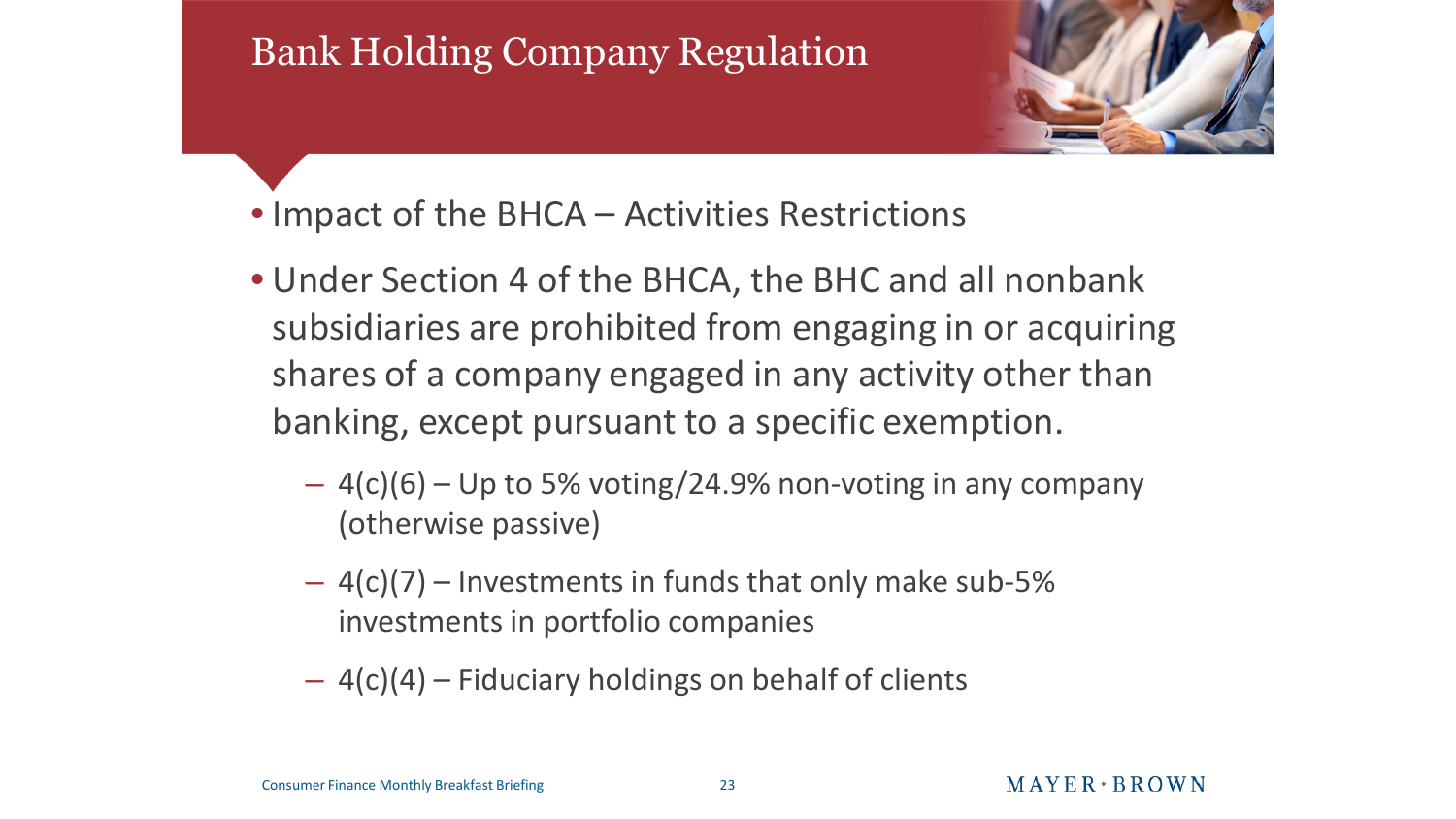

- Impact of the BHCA Activities Restrictions (cont'd)
- Section 4(c)(8) permits activities deemed "closely related to banking"
	- Extending credit and servicing loans
	- Activities related to extending credit (e.g., real estate appraisal; collection agency services; asset management, servicing and collection; acquiring debt in default)
	- Leasing real or personal property
	- Financial and investment advisory services
	- Certain agency and principal investment transactions
	- Data processing (vehicle for certain fintech investments)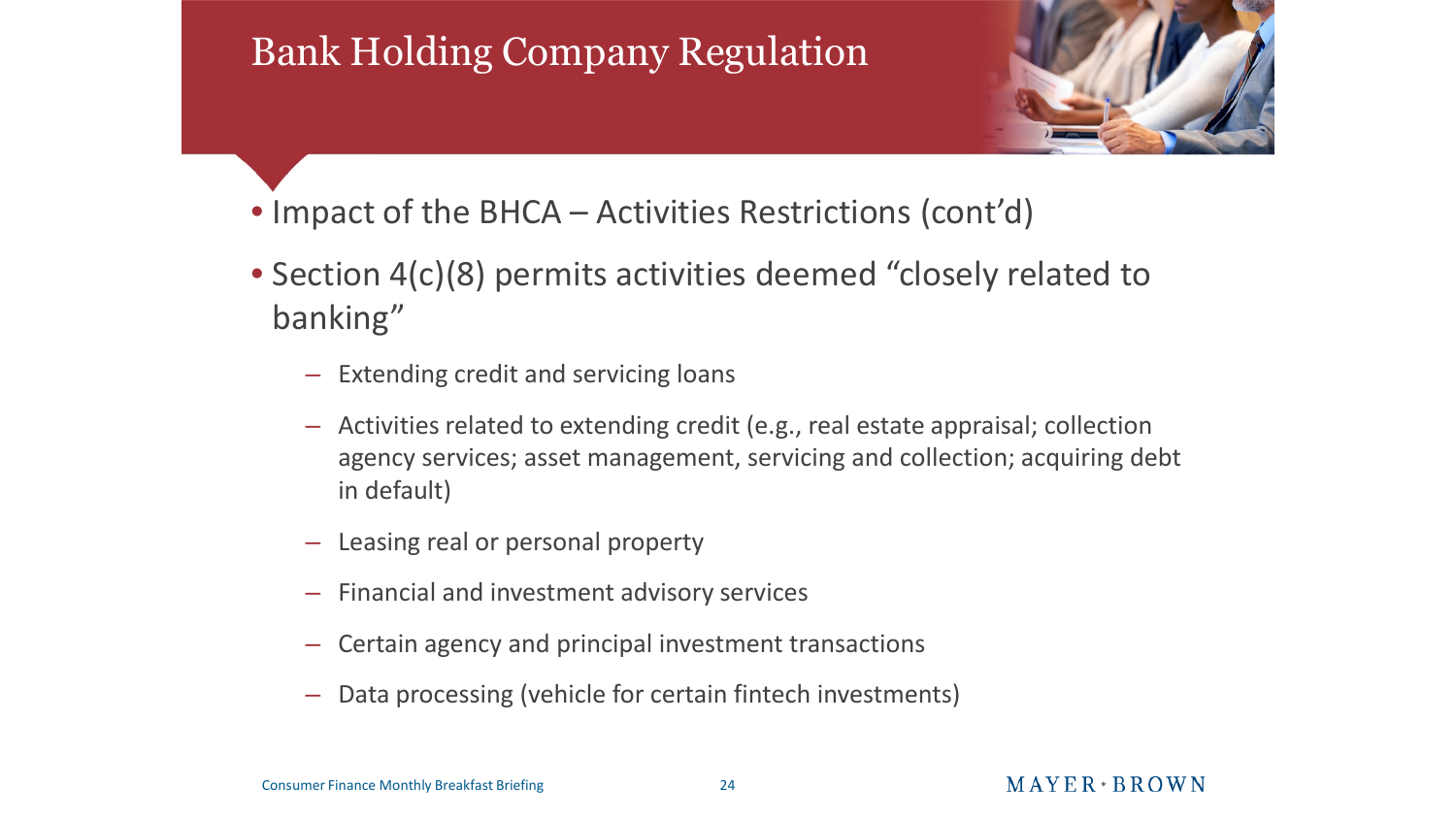

- Impact of the BHCA Activities Restrictions (cont'd)
- Section 4(k) permits broader range of "financial activities" for BHCs that have made a special election to obtain "financial holding company" or "FHC" status.
	- Insurance underwriting
	- Full-service brokerage and other securities activities
	- Merchant banking investments
- Other commercial activities still generally prohibited (e.g., real estate management/development).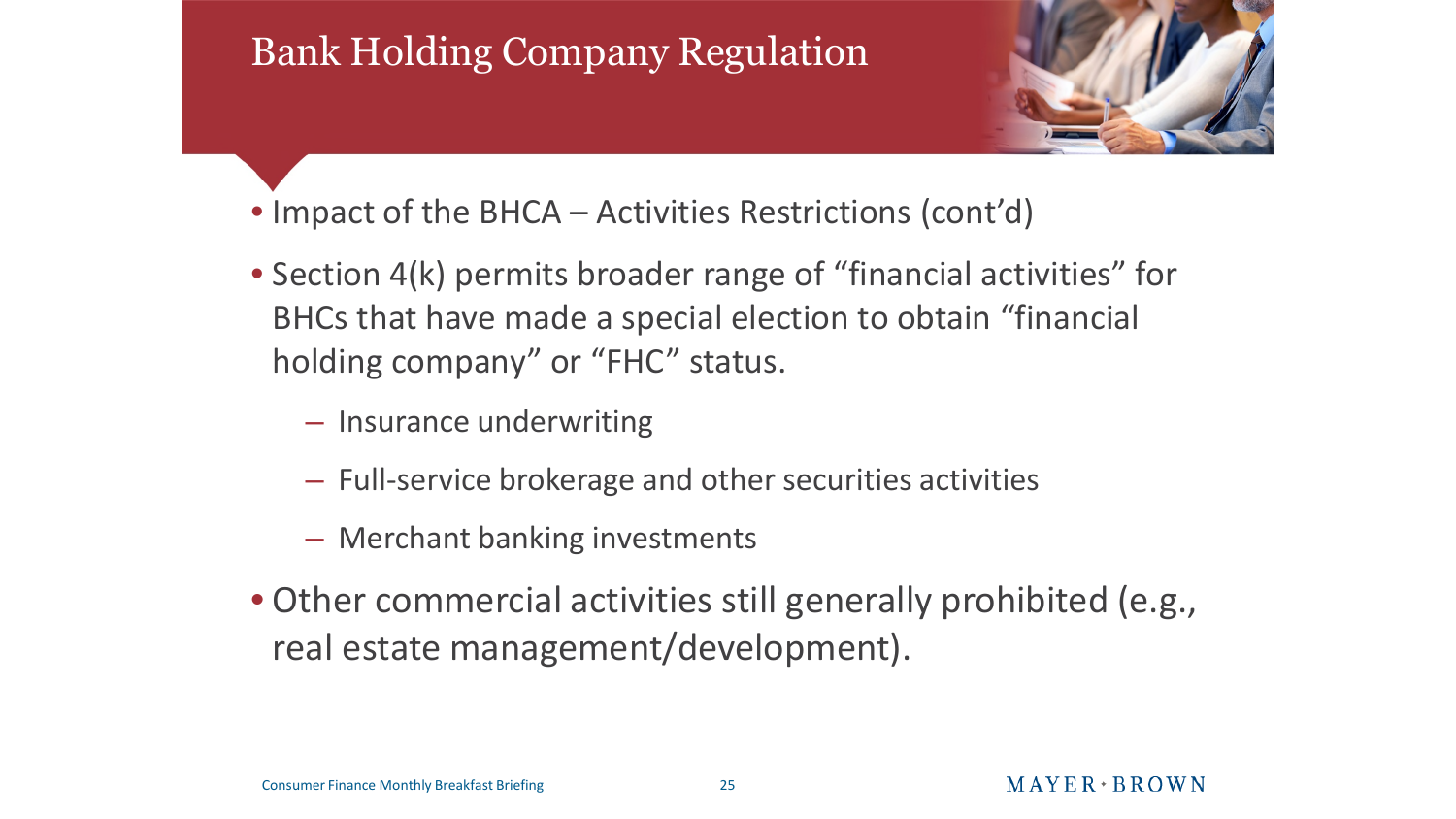

#### • Impact of the BHCA – Volcker Rule

- After Dodd-Frank, BHCs and all subsidiaries broadly prohibited from "proprietary trading" and investing in or having certain relationships with "covered funds",
	- Short-term trading of securities, derivatives, and other financial instruments for the BHC's (or subsidiary's) own account.
	- Acquiring a proprietary (own account) ownership interest in most private equity, venture capital, or hedge fund (many other private collective investment vehicles).
- Customer-driven activities not involving balance sheet positiontaking generally OK, subject to extensive compliance obligations.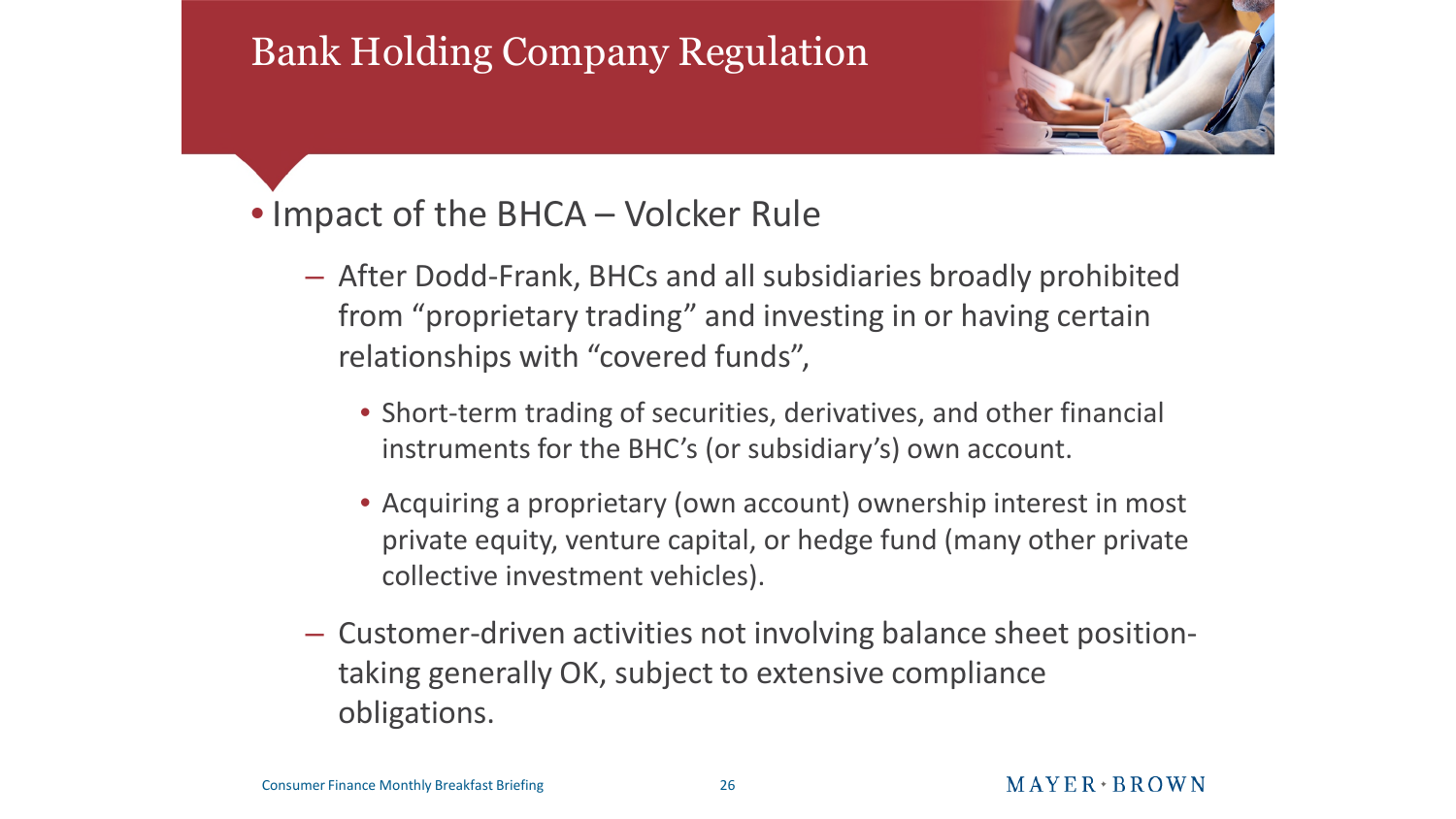

- Impact of the BHCA Source of Strength, Capital, Liquidity, and Other Prudential Regulation
	- BHC required to serve as source of financial strength and support for its bank subsidiary; Fed supervisory interest in monitoring ability to meet that obligation.
	- Depending on size, nature of activities, risk profile, and other factors, BHCs subject to varying levels of minimum capital and liquidity requirements and other related standards.
	- Increasingly, most significant impacts being tailored so as to apply only (or primarily) only to largest and most sophisticated BHCs, but requirements remain (e.g., Basel III capital framework).
	- Capital and liquidity stress testing, risk management requirements.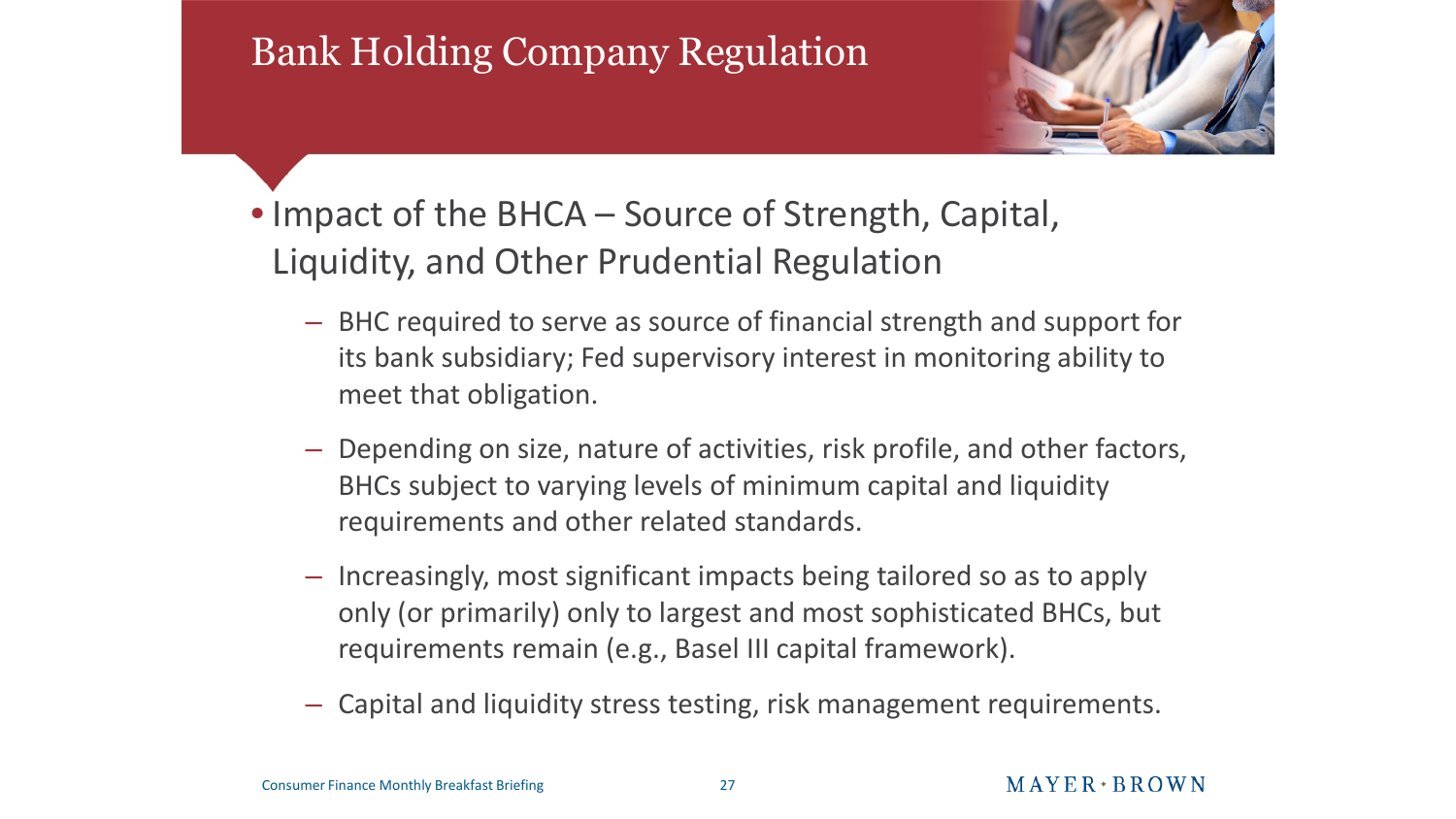

- Impact of the BHCA Federal Reserve Supervision and Oversight
	- For many new BHCs, "cultural" impact of being regulated by the Fed is among most difficult challenges.
	- Extensive substantive regulation and compliance obligations (e.g., BSA/AML, consumer, vendor management, cyber).
	- BHC and all nonbank subsidiaries subject to the Fed's supervisory and examination authority.
	- Reporting obligations for all activities, acquisitions, etc.
	- Lapses in BHCA compliance can lead to extensive engagements with Fed staff, formal and informal enforcement actions.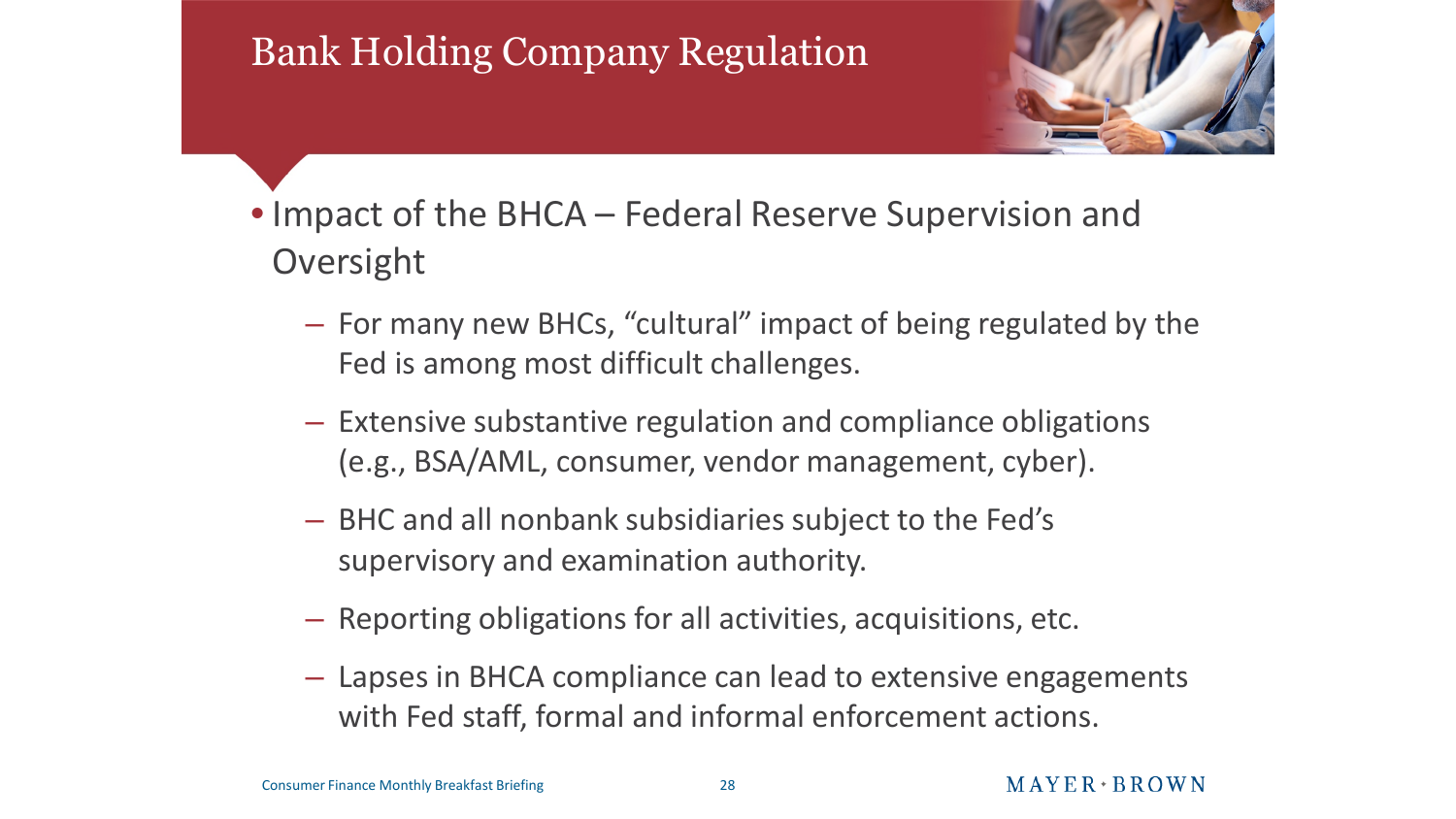

- When does a full-service bank (or thrift) charter potentially make sense for the broader organization?
	- Business model that would benefit from ability to accept insured deposits (or other aspect of full-service charter)
	- Organization is limited to permissible nonbanking activities
	- No extensive proprietary ("own account") trading activities or private fund investments
	- Institutional ability to contend with extensive regulatory compliance obligations and extensive Fed oversight
	- Management with significant banking experience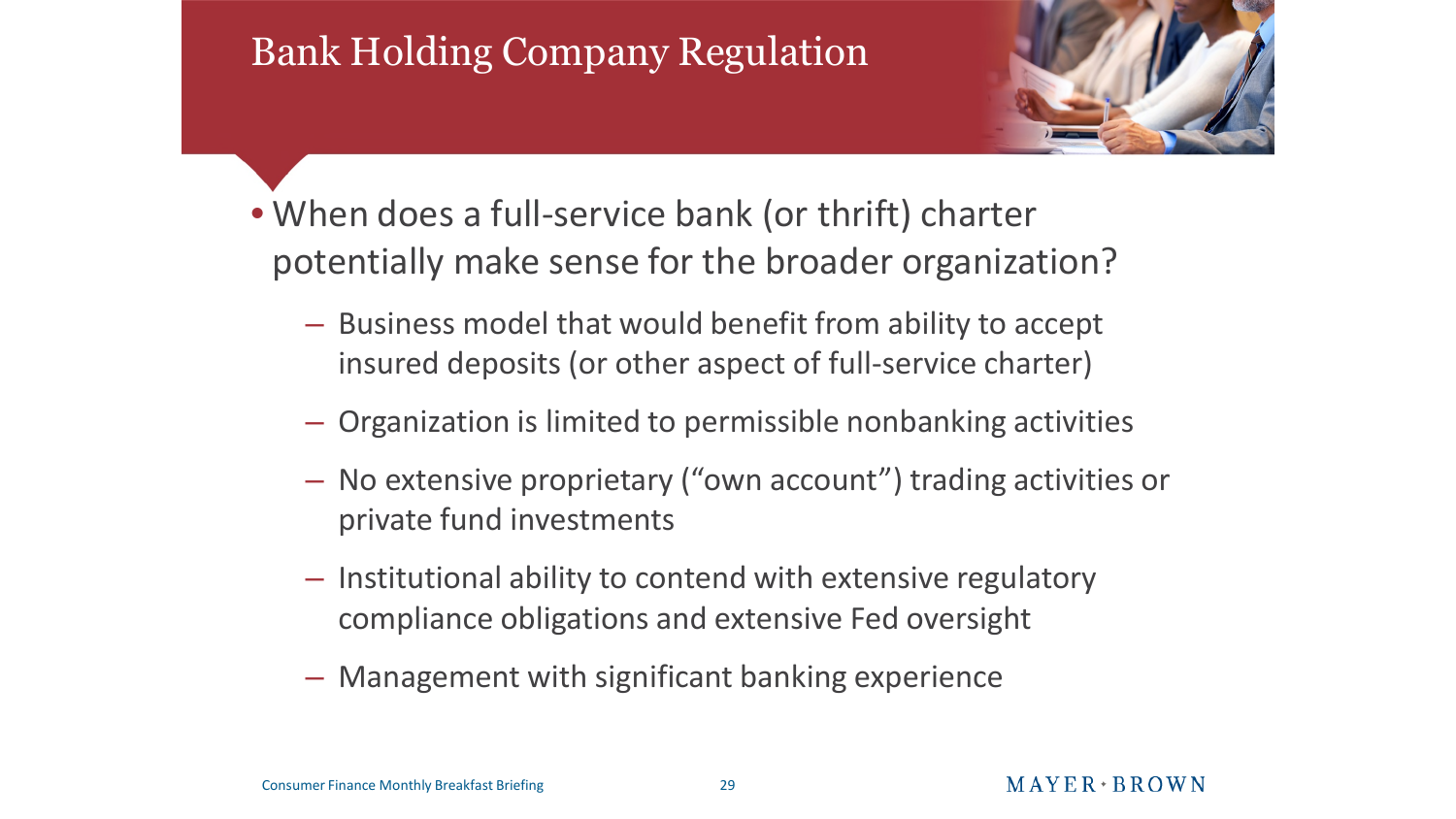

- Regulatory framework for "small bank holding companies" (variously defined) less burdensome and potentially more feasible for certain organizations.
- **Volcker Exclusion:** Top-tier BHCs with \$10B or less in total consolidated assets and minimal trading assets and trading liabilities.
- **Basel III Exclusion:** Top-tier BHCs with less than \$3B in assets, no "significant" nonbanking activities, and no material off-balance sheet activities (e.g., securitization).
- **Pending Capital Simplification Rulemaking:** Top-tier BHCs if the BHC has total consolidated assets of less than \$10B.
- **Reduced and Streamlined Examination Process:** Top-tier BHCs with total consolidated assets of \$10B or less.
- **Proposed Swap Clearing Exemption:** BHCs with aggregate assets of \$10B or less.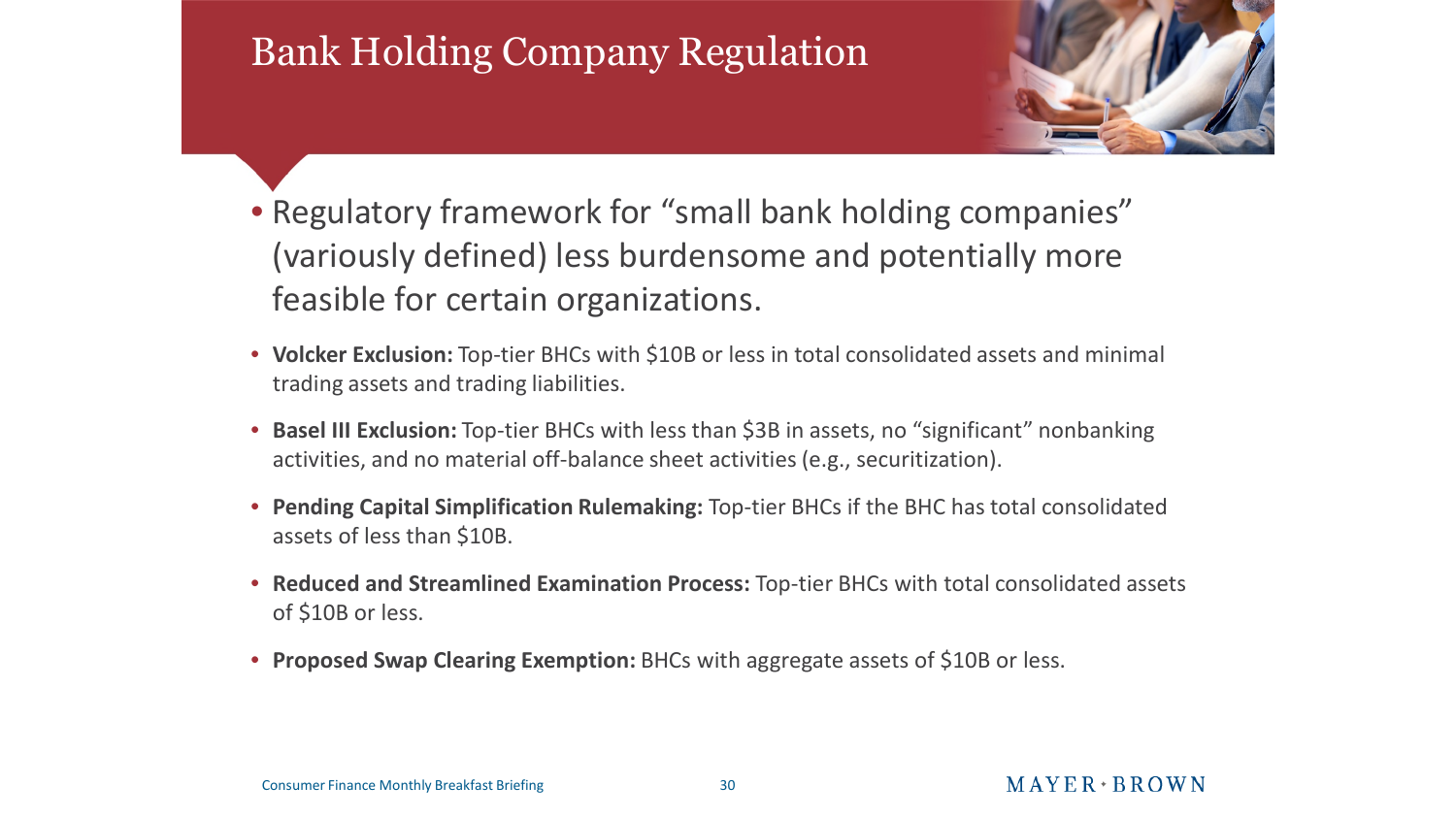#### Application, Business Plan and Chartering



- The business plan would typically cover a minimum of three years of operation and should:
	- Provide a comprehensive explanation of how the bank will use its resources to achieve its goals and objectives
	- Define the market and the products and services it will provide;
	- Provide realistic forecasts of market demand, economic conditions, competition and proposed customer base;
	- Provide a realistic risk assessment that describes management's evaluation of the risks inherent in the proposed products and services and the design of risk management controls and management information systems;
	- Describe the experience and expertise of the proposed management and the board of directors.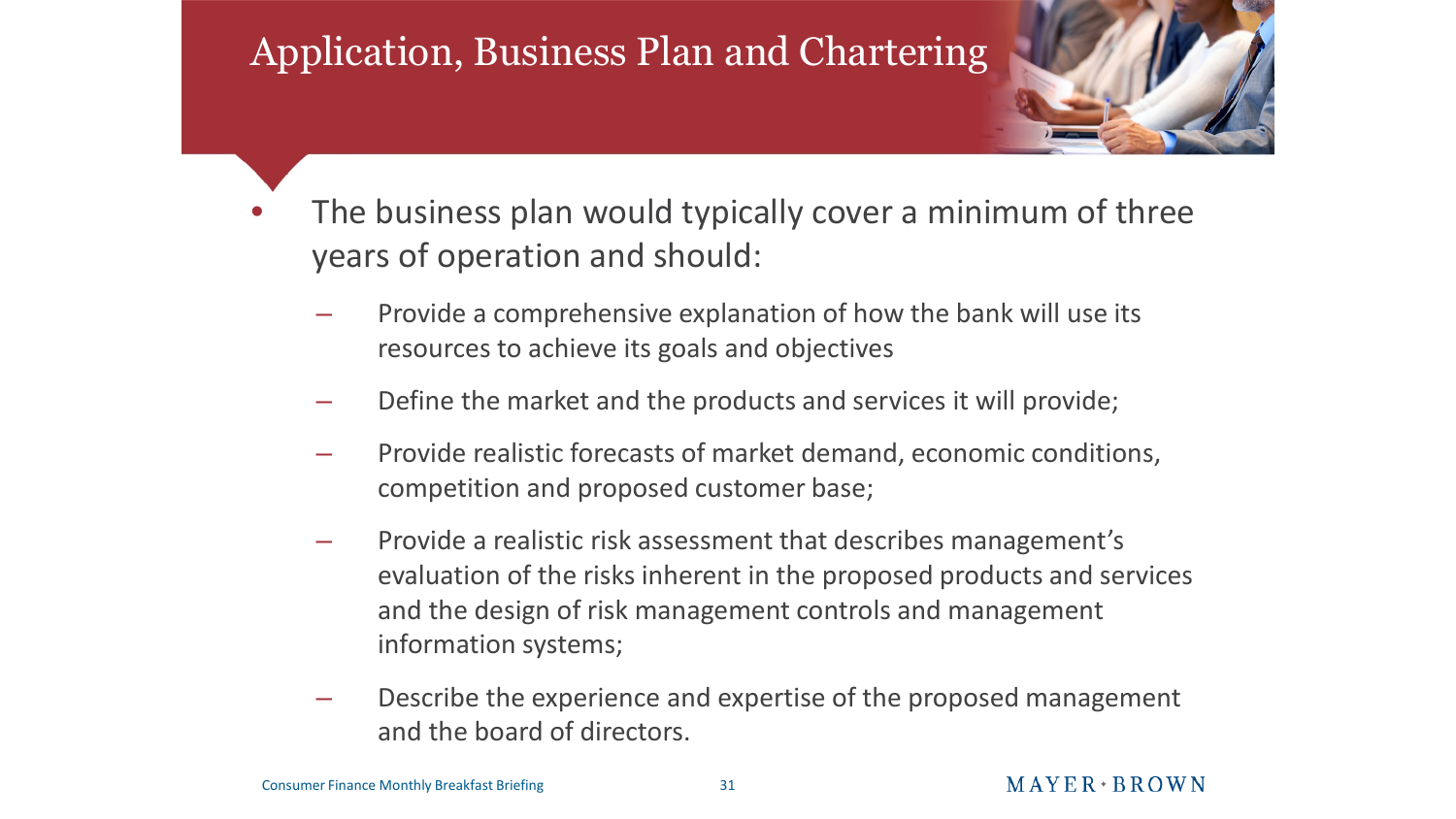#### Application, Business Plan and Chartering



- A company seeking a bank charter (whether chartering a new or acquiring an existing institutions) will generally follow a detailed application process.
	- **Prefiling**: Informal and formal discussions with the OCC take place and the business plan is developed.
	- **Filing**: Organizers submit a formal application for a charter.
	- **Review and evaluation**: The OCC conducts background and field investigations to determine whether the applicant has a reasonable chance of success and, amongst other things, will operate in a safe and sound manner and comply with applicable laws and regulations.
	- **Final approval**: The OCC determines that the applicant has met the requirements and conditions to operate under a federal charter.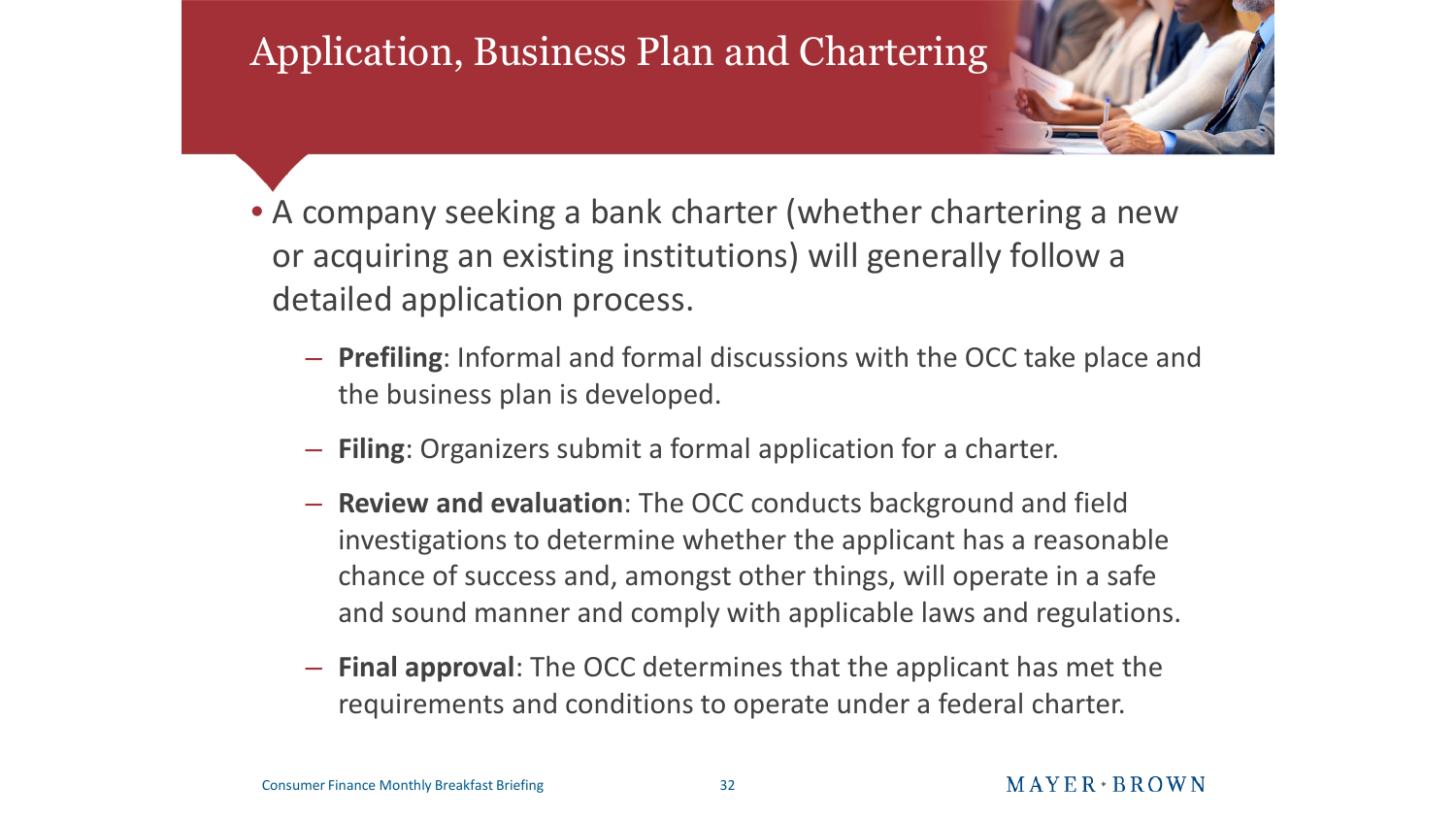#### Key Points for Companies to Consider



- 1. Whether the company is eligible and its activities are permissible for a bank.
- 2. Potential impact of banking agency supervision and examination of the policies, procedures and compliance management system on the company's business.
- 3. Impact of comprehensive safety and soundness regulation on the operating of the company's business.
- 4. Impact of bank charter on the existing structure of company's business.
- 5. What are the costs of operating the bank and the potential savings over current business model.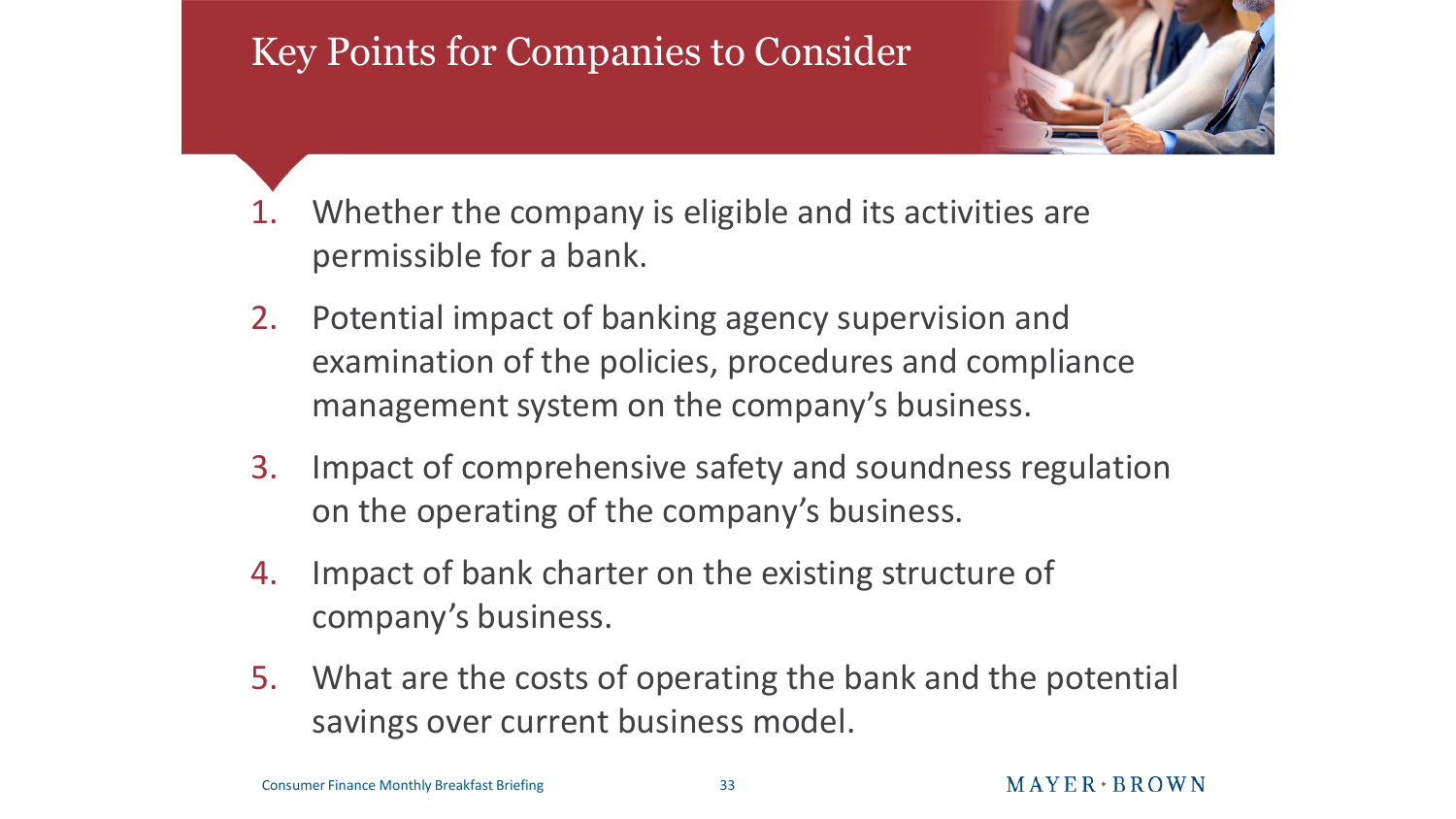# **QUESTIONS?**